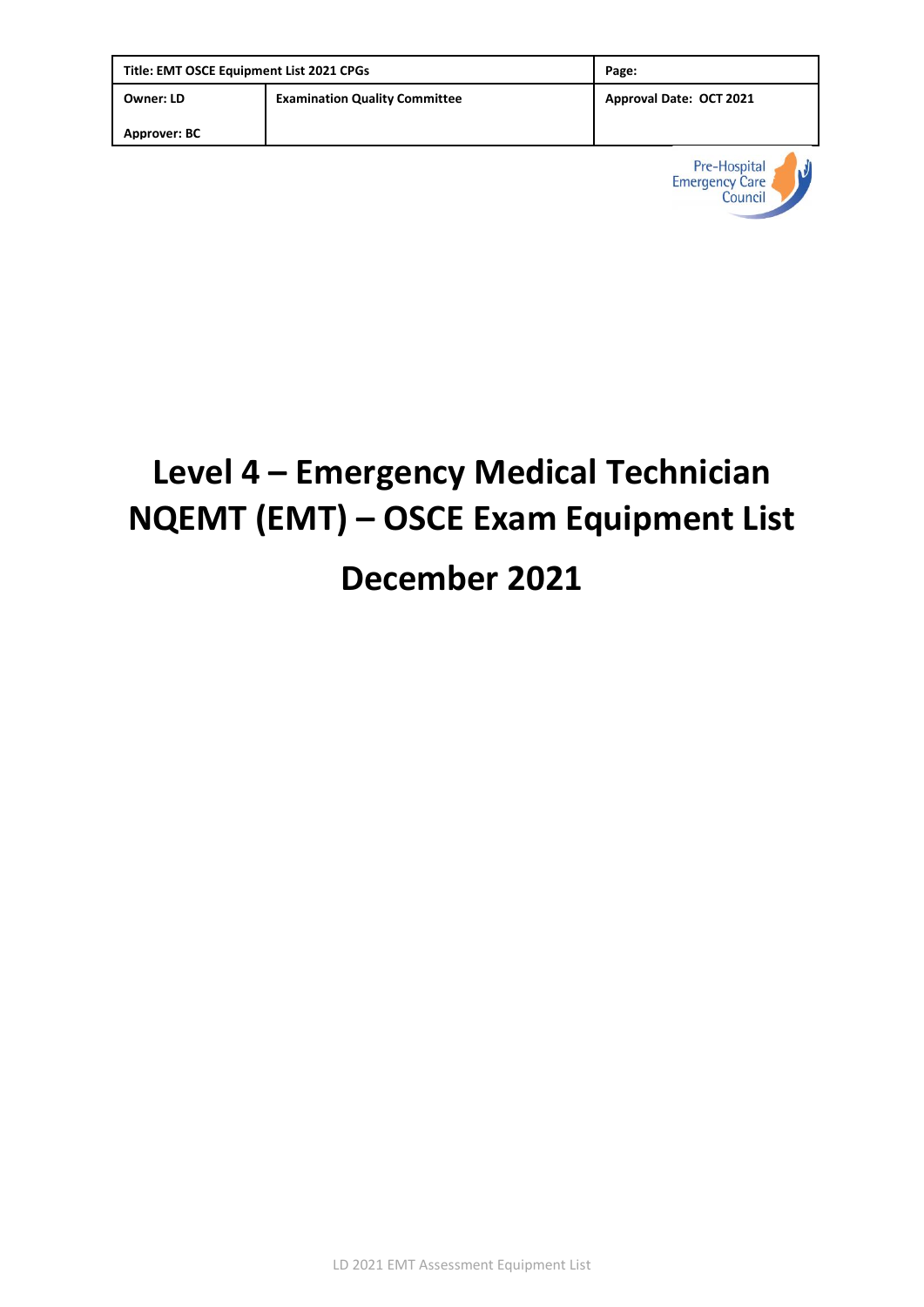| <b>Assessment Name:</b><br><b>Unique Identifier:</b><br>Level / Section:<br><b>Current Version:</b> |                                  | <b>Vital Signs</b><br>EMT SSMA P001<br><b>EMT / Patient Assessment</b><br>Version 7 (October 2021)<br><b>EMT OSCE Equipment</b> | Pre-Hospital<br><b>Emergency Care</b><br>Council |
|-----------------------------------------------------------------------------------------------------|----------------------------------|---------------------------------------------------------------------------------------------------------------------------------|--------------------------------------------------|
| <b>REQUIRED EQUIPMENT</b>                                                                           |                                  |                                                                                                                                 |                                                  |
| <b>Quantity</b>                                                                                     | <b>Description</b>               |                                                                                                                                 |                                                  |
|                                                                                                     | Note pad for calculations        |                                                                                                                                 |                                                  |
|                                                                                                     | Sphygmomanometer                 |                                                                                                                                 |                                                  |
|                                                                                                     | Stethoscope                      |                                                                                                                                 |                                                  |
|                                                                                                     | Clock with second hand           |                                                                                                                                 |                                                  |
| $\mathfrak{p}$                                                                                      | Pens                             |                                                                                                                                 |                                                  |
|                                                                                                     | Chair                            |                                                                                                                                 |                                                  |
|                                                                                                     | IPAD for providing breath sounds |                                                                                                                                 |                                                  |

| <b>PATIENT REQUIRED</b> |    |  |
|-------------------------|----|--|
|                         | c. |  |
|                         |    |  |

| <b>ASSISTANT REQUIRED</b> |
|---------------------------|
| - Nu                      |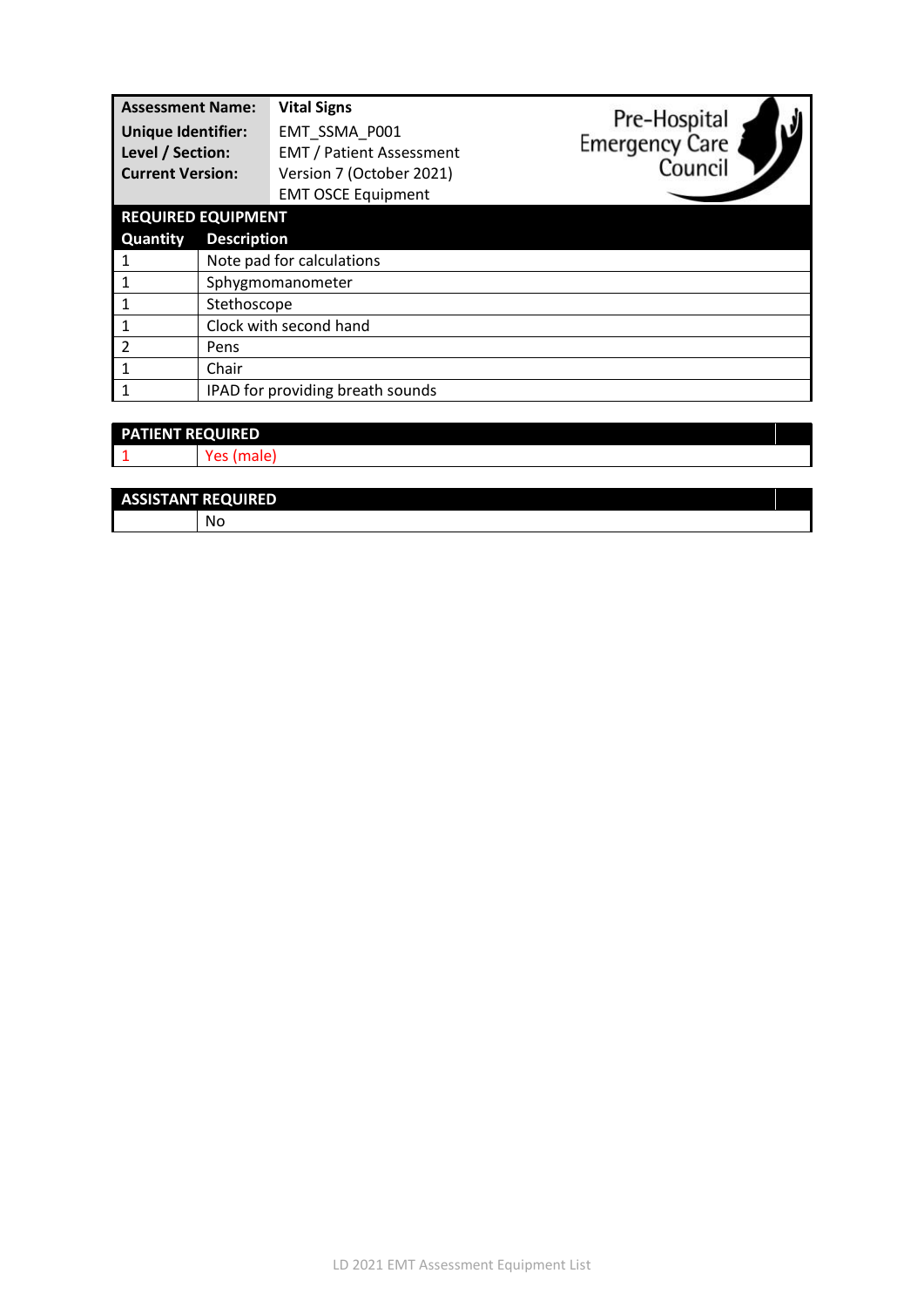| <b>Assessment Name:</b>   | <b>Medical / Respiratory</b>    |  |
|---------------------------|---------------------------------|--|
| <b>Unique Identifier:</b> | EMT SSMA P002                   |  |
| Level / Section:          | <b>EMT / Patient Assessment</b> |  |
| <b>Current Version:</b>   | Version 7 (October 2021)        |  |
|                           | <b>EMT OSCE Equipment</b>       |  |



 $\mathcal{V}$ 



# **PATIENT REQUIRED**

1 Yes

| <b>ASSISTANT REQUIRED</b> |    |  |
|---------------------------|----|--|
|                           | Νo |  |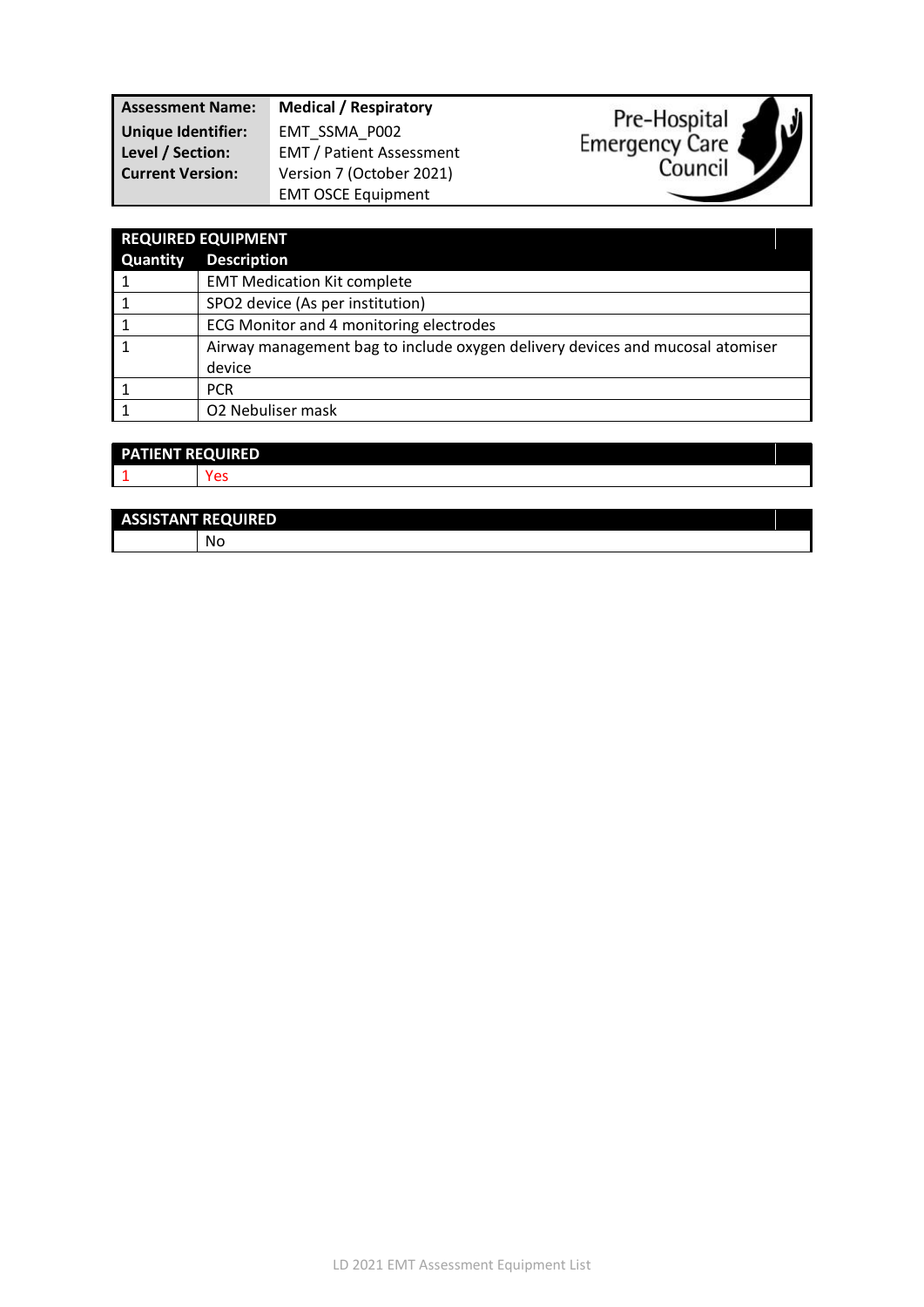| <b>Assessment Name:</b><br><b>Unique Identifier:</b><br>Level / Section:<br><b>Current Version:</b> | Initial Patient Assessment, Trauma-<br><b>Unresponsive</b><br>EMT_PSTA_P001<br><b>EMT / Patient Assessment</b><br>Version 7 (October 2021)<br><b>EMT OSCE Equipment</b> | Pre-Hospital<br>Emergency Care<br>Council |  |
|-----------------------------------------------------------------------------------------------------|-------------------------------------------------------------------------------------------------------------------------------------------------------------------------|-------------------------------------------|--|
| <b>REQUIRED EQUIPMENT</b>                                                                           |                                                                                                                                                                         |                                           |  |
| Quantity                                                                                            | <b>Description</b>                                                                                                                                                      |                                           |  |
|                                                                                                     | Cervical collar                                                                                                                                                         |                                           |  |
| 1                                                                                                   | Penlight                                                                                                                                                                |                                           |  |
| EMT Trauma bag/ Kit                                                                                 |                                                                                                                                                                         |                                           |  |
|                                                                                                     | EMT Airway management bag/ kit                                                                                                                                          |                                           |  |
| <b>Blanket</b>                                                                                      |                                                                                                                                                                         |                                           |  |
| <b>PCR</b>                                                                                          |                                                                                                                                                                         |                                           |  |
| <b>PATIENT REQUIRED</b>                                                                             |                                                                                                                                                                         |                                           |  |
| <b>Yes</b>                                                                                          |                                                                                                                                                                         |                                           |  |
|                                                                                                     |                                                                                                                                                                         |                                           |  |
| <b>ASSISTANT REQUIRED</b>                                                                           |                                                                                                                                                                         |                                           |  |
| Yes                                                                                                 |                                                                                                                                                                         |                                           |  |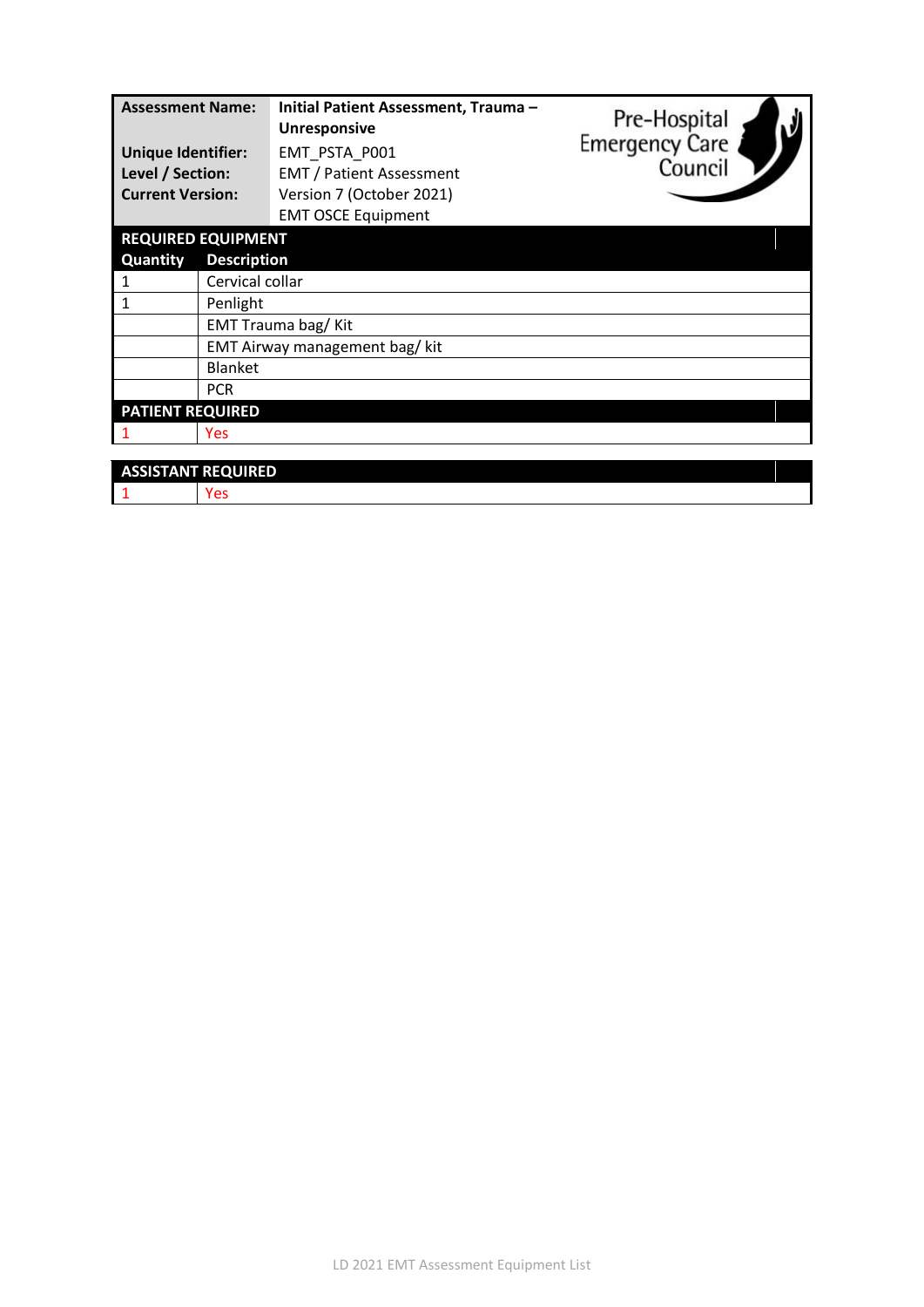| <b>Assessment Name:</b>   | Trauma airway                        | لا،<br>Pre-Hospital |
|---------------------------|--------------------------------------|---------------------|
| <b>Unique Identifier:</b> | EMT AAMA P001                        |                     |
| Level / Section:          | <b>EMT</b> / Respiratory Emergencies | Emergency Care      |
| <b>Current Version:</b>   | Version 7 (October 2021)             | Council             |
|                           | <b>EMT OSCE Equipment</b>            |                     |

| <b>REQUIRED EQUIPMENT</b> |                                                              |  |
|---------------------------|--------------------------------------------------------------|--|
| <b>Quantity</b>           | <b>Description</b>                                           |  |
|                           | Airway Trainer or ALS manikin                                |  |
| 1                         | Suction Device (as per institution)                          |  |
| 1                         | Yankeur suction catheter                                     |  |
|                           | Lubricant for airway trainer                                 |  |
| 1                         | Bag Valve Mask                                               |  |
|                           | Oxygen Cylinder                                              |  |
|                           | Oxygen Tubing                                                |  |
|                           | Set of Oropharyngeal Airways                                 |  |
|                           | Set of Supraglottic Airways                                  |  |
|                           | Ribbon Gauze or tie / Adhesive tape / commercial tube holder |  |
|                           | Lubrication gel                                              |  |

#### **PATIENT REQUIRED** No

**ASSISTANT REQUIRED**

| ASSISTANT NEQUINED |    |
|--------------------|----|
|                    | N. |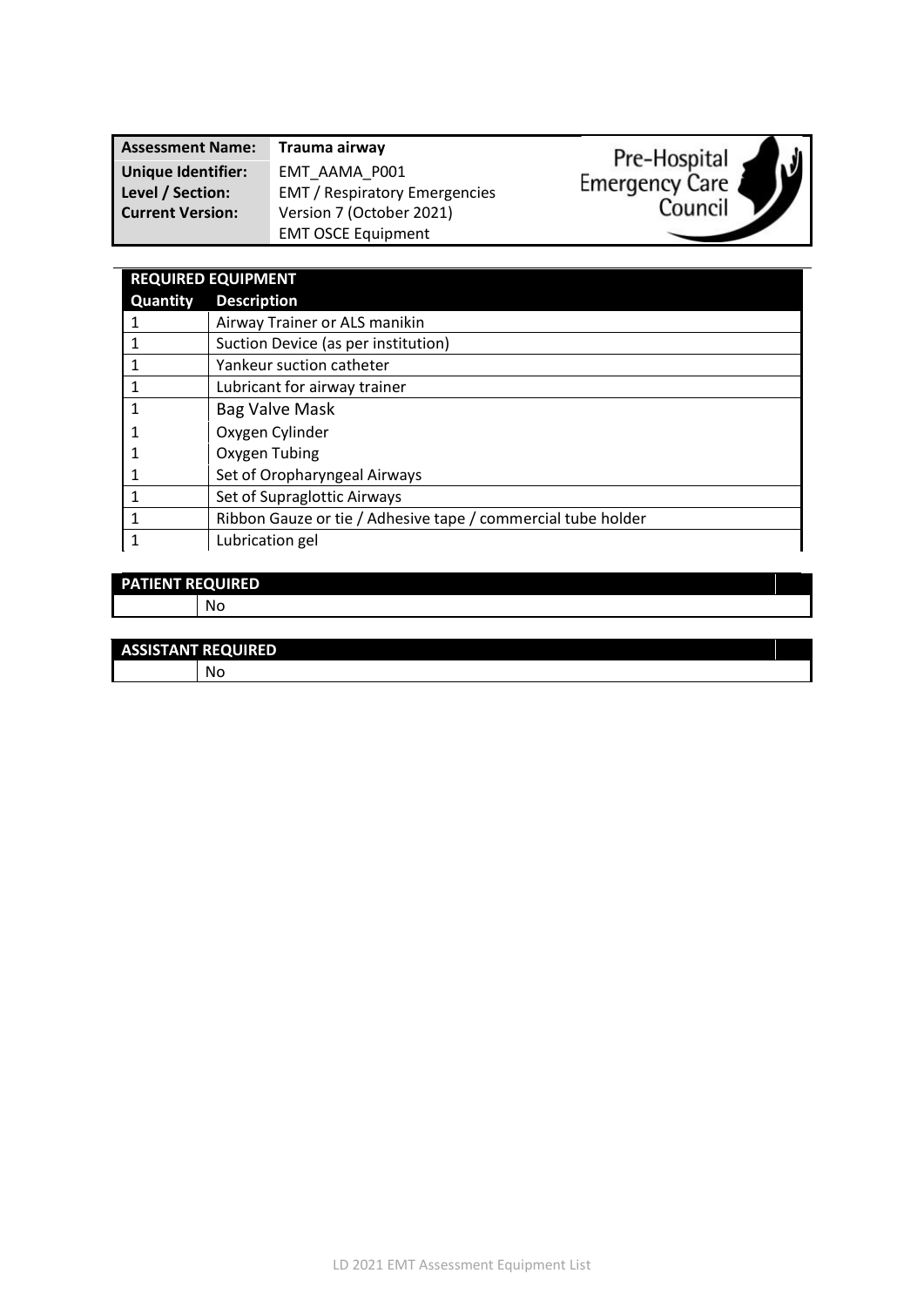**Assessment Name: Medical airway Unique Identifier:** EMT\_AAMA\_P002

**Level / Section:** EMT / Respiratory Emergencies **Current Version:** Version 7 (October 2021) EMT OSCE Equipment



| Quantity | <b>Description</b>                                           |
|----------|--------------------------------------------------------------|
|          | Airway Trainer or ALS manikin                                |
|          | Suction Device (as per institution)                          |
|          | Yankeur suction catheter                                     |
|          | Lubricant for airway trainer                                 |
|          | Bag Valve Mask                                               |
|          | Oxygen Cylinder                                              |
|          | Oxygen Tubing                                                |
|          | Set of Oropharyngeal Airways                                 |
|          | Set of Supraglottic Airways                                  |
|          | Ribbon Gauze or tie / Adhesive tape / commercial tube holder |
|          | Lubrication gel                                              |

| <b>PATIENT REQUIRED</b> |    |  |
|-------------------------|----|--|
|                         | No |  |
|                         |    |  |

| <b>ASSISTANT REQUIRED</b> |  |
|---------------------------|--|
| - No                      |  |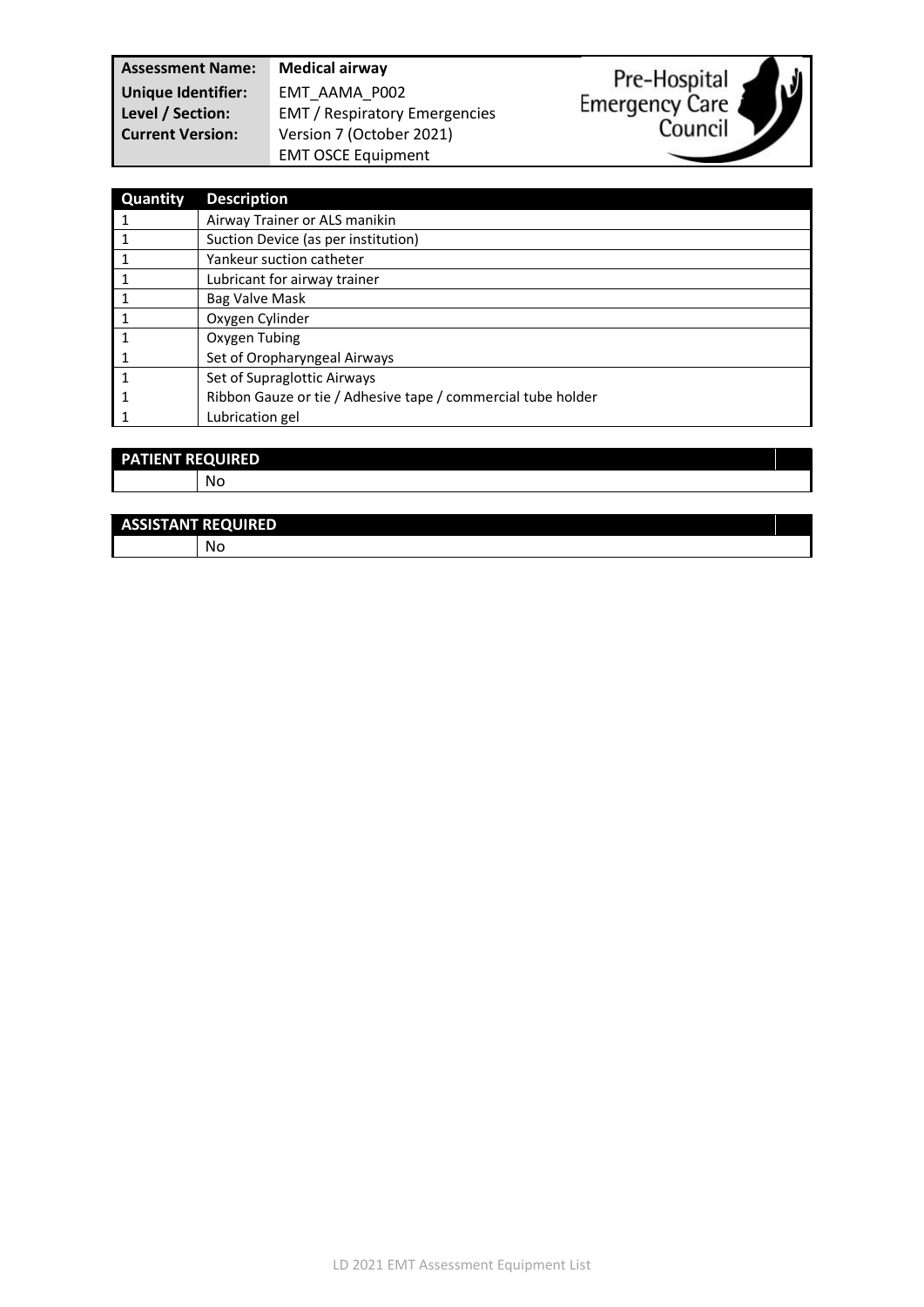| <b>Assessment Name:</b>                       | AED / Shockable                                       |
|-----------------------------------------------|-------------------------------------------------------|
| <b>Unique Identifier:</b><br>Level / Section: | EMT BLSA P001<br><b>EMT</b> / Medical Emergencies     |
| <b>Current Version:</b>                       | Version 7 (October 2021)<br><b>EMT OSCE Equipment</b> |



|                 | <b>REQUIRED EQUIPMENT</b>                           |  |
|-----------------|-----------------------------------------------------|--|
| <b>Quantity</b> | <b>Description</b>                                  |  |
|                 | EMT airway management bag/ kit                      |  |
|                 | AED with ECG Screen (per training institution)      |  |
|                 | Spare defib Batteries                               |  |
|                 | AED training defib pads                             |  |
|                 | Rhythm simulator for AED (per training institution) |  |
|                 | Adult resuscitation manikin                         |  |

#### **PATIENT REQUIRED** No

#### **ASSISTANT REQUIRED**

No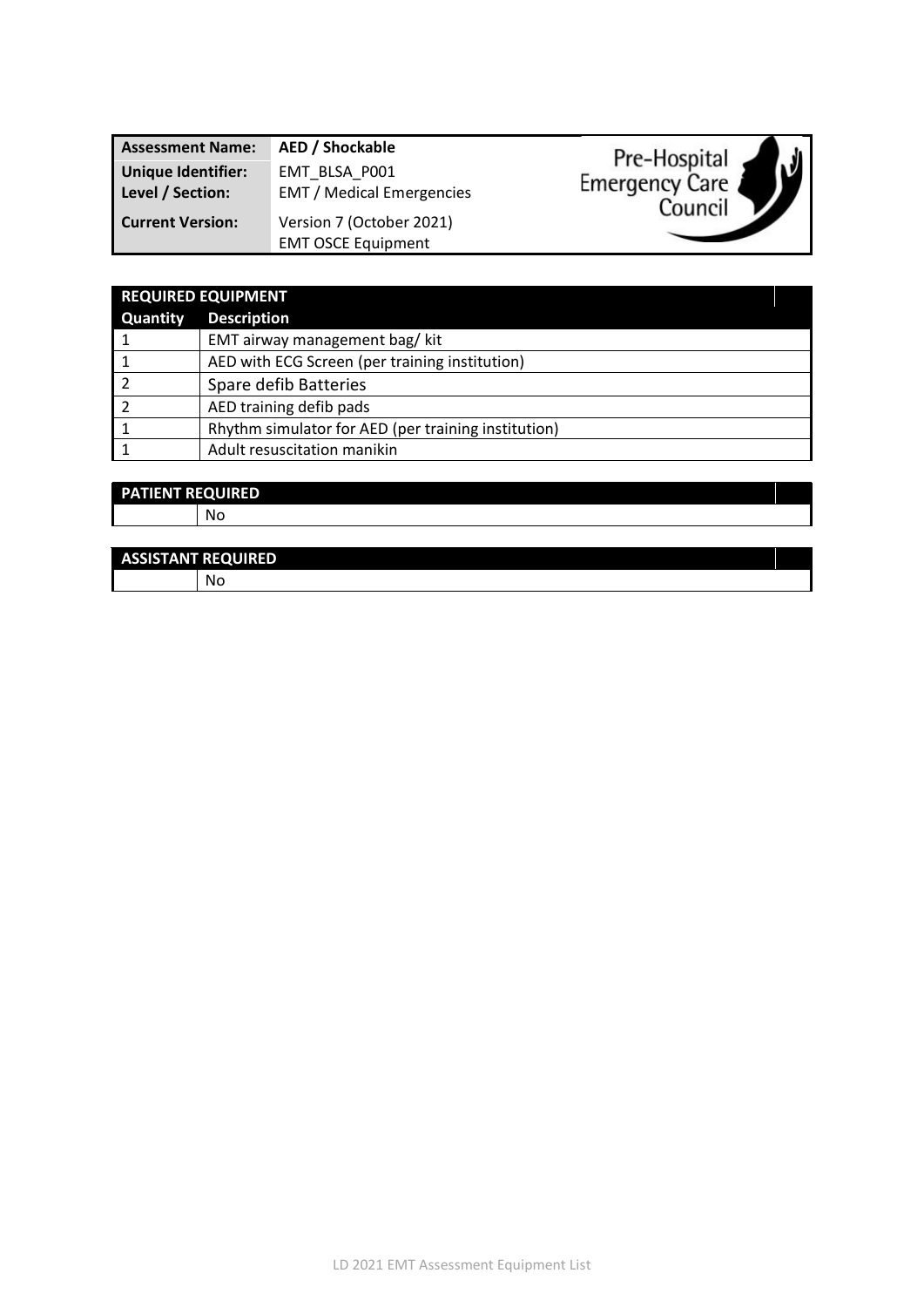**Assessment Name: AED / Non-Shockable Unique Identifier:** EMT\_BLSA\_P002 **Level / Section:** EMT / Medical Emergencies **Current Version:** Version 7 (October 2021) EMT OSCE Equipment



| <b>REQUIRED EQUIPMENT</b>      |  |
|--------------------------------|--|
| <b>Quantity Description</b>    |  |
| EMT airway management bag/ kit |  |
| AED (per training institution) |  |
| Spare defib Batteries          |  |
| AED training defib pads        |  |
| Adult resuscitation manikin    |  |
|                                |  |

### **PATIENT REQUIRED**

No

| <b>ASSISTANT REQUIRED</b> |  |  |
|---------------------------|--|--|
| No                        |  |  |
|                           |  |  |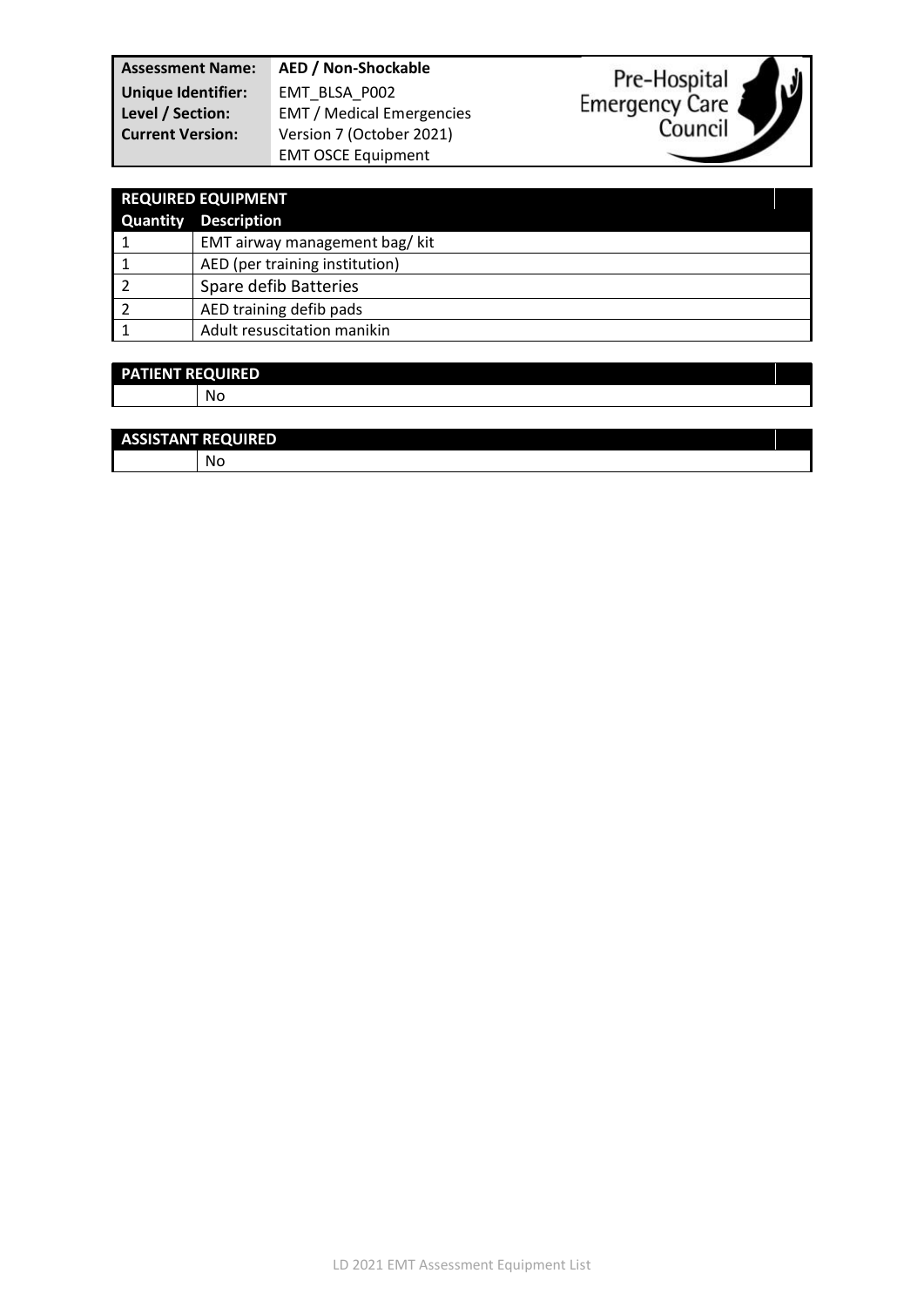| <b>Assessment Name:</b> | <b>Adult FBAO and Recovery Position</b> | Pre-Hospital                |
|-------------------------|-----------------------------------------|-----------------------------|
| Unique Identifier:      | EMT FBAOA P001                          | IJ<br><b>Emergency Care</b> |
| Level / Section:        | <b>EMT</b> / Medical Emergencies        |                             |
| <b>Current Version:</b> | Version 7 (October 2021)                | Council                     |
|                         | <b>EMT OSCE Equipment</b>               |                             |

|          | <b>REQUIRED EQUIPMENT</b> |  |
|----------|---------------------------|--|
| Quantity | Description               |  |
|          | Adult BLS manikin         |  |
|          | Adult BVM                 |  |

| PATIENT REQUIRED |        |  |
|------------------|--------|--|
|                  | $\sim$ |  |
|                  |        |  |

| <b>ASSISTANT REQUIRED</b> |      |  |
|---------------------------|------|--|
|                           | - Nu |  |
|                           |      |  |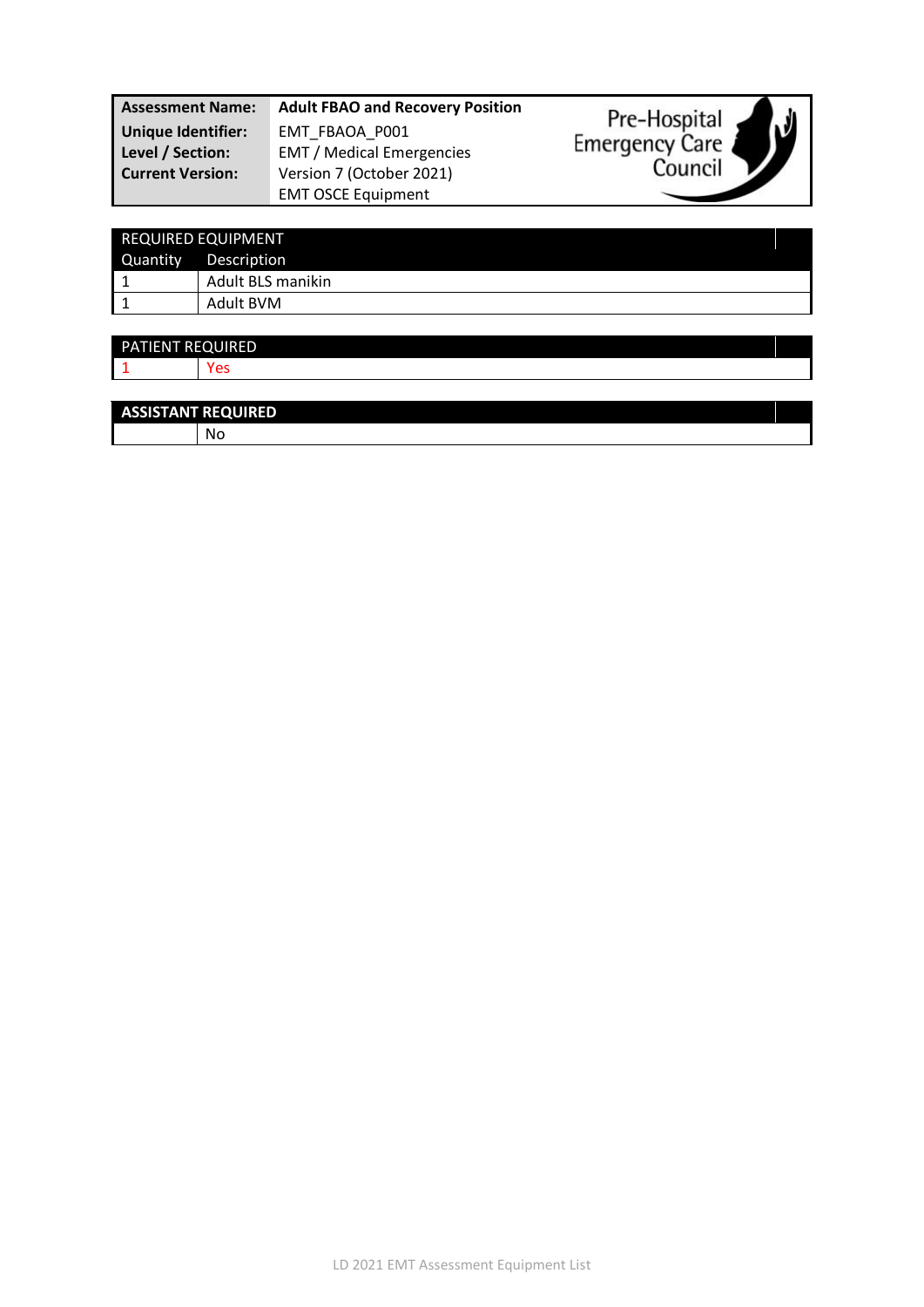| <b>Assessment Name:</b>   | <b>Paediatric FBAO and Adult Recovery</b><br><b>Position</b> | V<br>Pre-Hospital     |
|---------------------------|--------------------------------------------------------------|-----------------------|
| <b>Unique Identifier:</b> | EMT FBAOP P001                                               | <b>Emergency Care</b> |
| Level / Section:          | <b>EMT</b> / Medical Emergencies                             | Council               |
| <b>Current Version:</b>   | Version 7 (October 2021)                                     |                       |
|                           | <b>EMT OSCE Equipment</b>                                    |                       |

| <b>REQUIRED EQUIPMENT</b>                                    |                                                                      |
|--------------------------------------------------------------|----------------------------------------------------------------------|
|                                                              | Quantity Description                                                 |
|                                                              | Child or Infant BLS manikin (dependant on the which is being tested) |
| Child or Infant BVM (dependant on the which is being tested) |                                                                      |

| <b>PATIENT REQUIRED</b> |                  |
|-------------------------|------------------|
|                         | $\sim$<br>_<br>๛ |
|                         |                  |

| <b>ASSISTANT REQUIRED</b> |  |
|---------------------------|--|
| N                         |  |
|                           |  |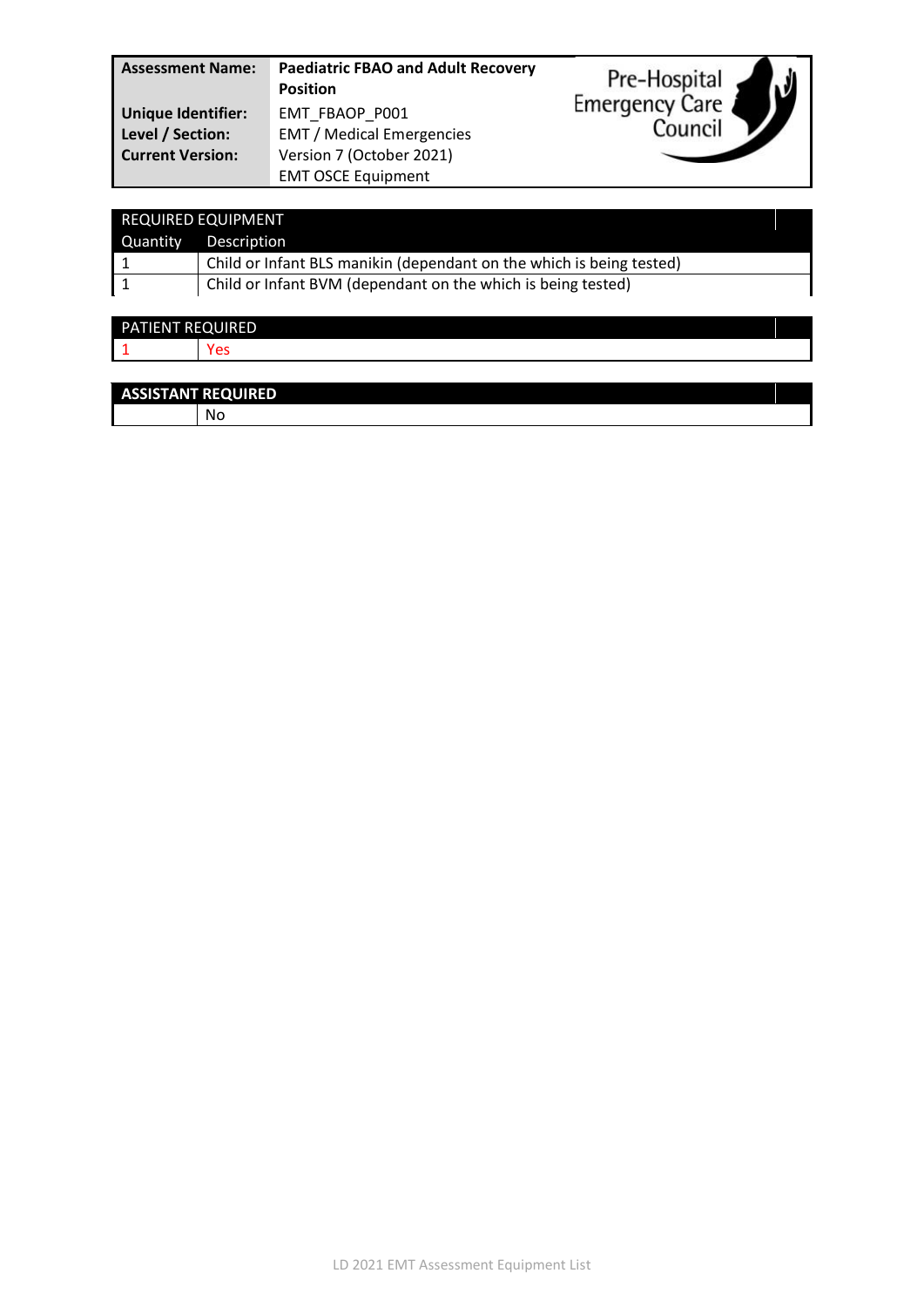| <b>Assessment Name:</b><br><b>Unique Identifier:</b><br>Level / Section:<br><b>Current Version:</b> |                    | <b>Management of Haemorrhage</b><br>EMT_EHA_P001<br>EMT / Trauma<br>Version 7 (October 2021)<br><b>EMT OSCE Equipment</b> | Pre-Hospital<br>Emergency Care<br>Council |
|-----------------------------------------------------------------------------------------------------|--------------------|---------------------------------------------------------------------------------------------------------------------------|-------------------------------------------|
| <b>REQUIRED EQUIPMENT</b>                                                                           |                    |                                                                                                                           |                                           |
| Quantity                                                                                            | <b>Description</b> |                                                                                                                           |                                           |
| 2                                                                                                   | <b>Blankets</b>    |                                                                                                                           |                                           |
| 1                                                                                                   | Chair              |                                                                                                                           |                                           |
| 1                                                                                                   | Simulated limb     |                                                                                                                           |                                           |
| 1                                                                                                   |                    | Trauma management bag/kit                                                                                                 |                                           |
| 1                                                                                                   | Waste bin          |                                                                                                                           |                                           |
| $\mathbf{1}$                                                                                        | Tourniquet         |                                                                                                                           |                                           |
|                                                                                                     |                    | Crepe bandages (10 cm)                                                                                                    |                                           |
| $\mathbf{1}$                                                                                        |                    | Large sized trauma dressings (per candidate)                                                                              |                                           |
| 1                                                                                                   |                    | Haemostatic dressing (not one per candidate)                                                                              |                                           |
| Moulage kit<br>1                                                                                    |                    |                                                                                                                           |                                           |

## **PATIENT REQUIRED**

1 Yes

#### **ASSISTANT REQUIRED**

No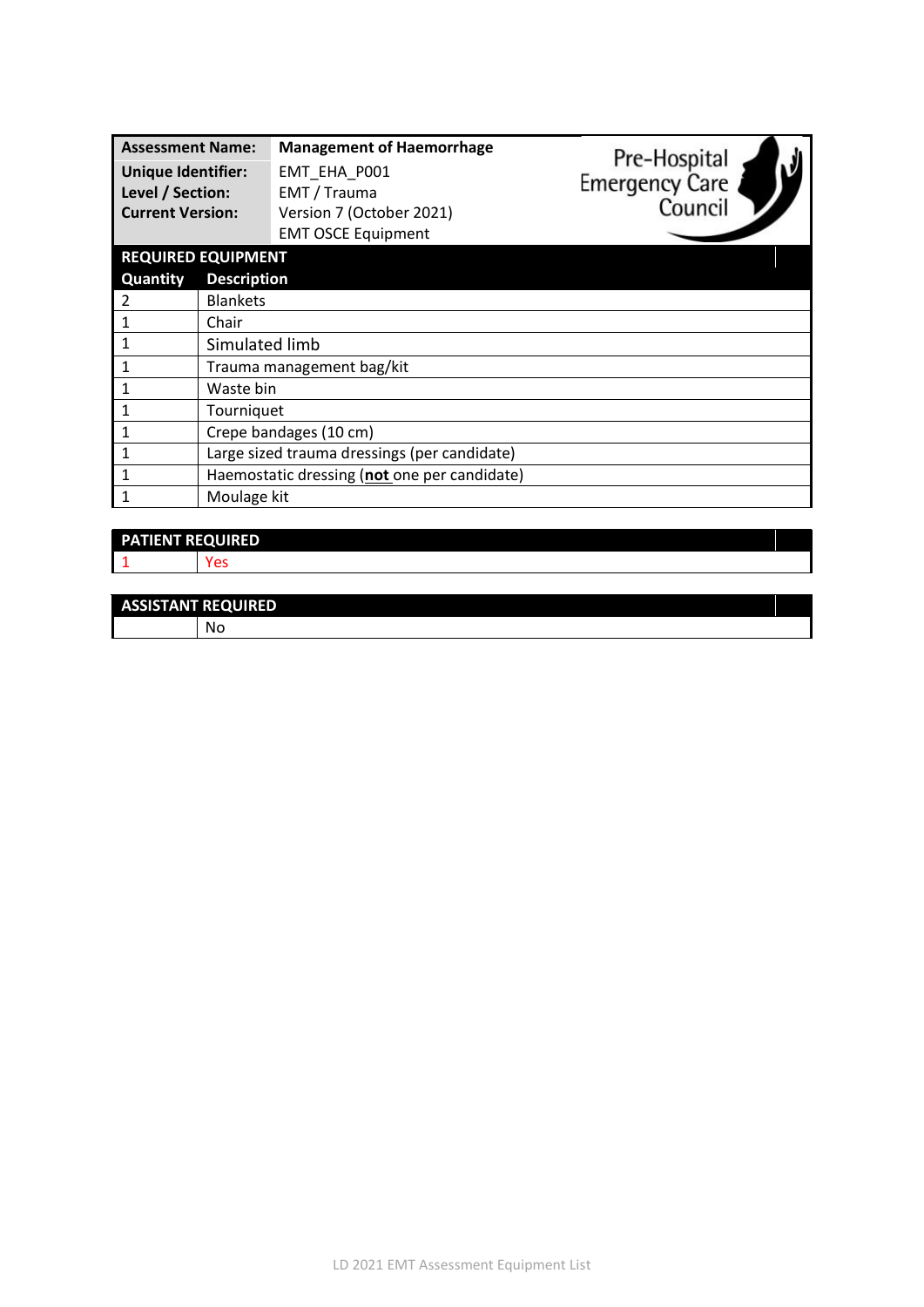| <b>Assessment Name:</b><br><b>Unique Identifier:</b><br>Level / Section:<br><b>Current Version:</b> | <b>Vital Signs</b><br>EMT SSMA S001<br><b>EMT / Patient Assessment</b><br>Version 7 (October 2021)<br><b>EMT OSCE Equipment</b> | Pre-Hospital<br><b>Emergency Care</b><br>Council |
|-----------------------------------------------------------------------------------------------------|---------------------------------------------------------------------------------------------------------------------------------|--------------------------------------------------|
| <b>REQUIRED EQUIPMENT</b>                                                                           |                                                                                                                                 |                                                  |
| <b>Quantity</b>                                                                                     | <b>Description</b>                                                                                                              |                                                  |
| 2                                                                                                   | Penlight                                                                                                                        |                                                  |
|                                                                                                     | Sphygmomanometer (BP cuff)                                                                                                      |                                                  |
|                                                                                                     | Stethoscope                                                                                                                     |                                                  |
| 2 per candidate                                                                                     | Alcohol wipes                                                                                                                   |                                                  |
|                                                                                                     | Thermometer (tympanic or infrared)                                                                                              |                                                  |
| 1 (per candidate)                                                                                   | Disposable thermometer covers                                                                                                   |                                                  |
|                                                                                                     | Pupil size reference card                                                                                                       |                                                  |

| <b>PATIENT REQUIRED</b> |  |
|-------------------------|--|
|                         |  |
|                         |  |

| <b>ASSISTANT REQUIRED</b> |
|---------------------------|
| N                         |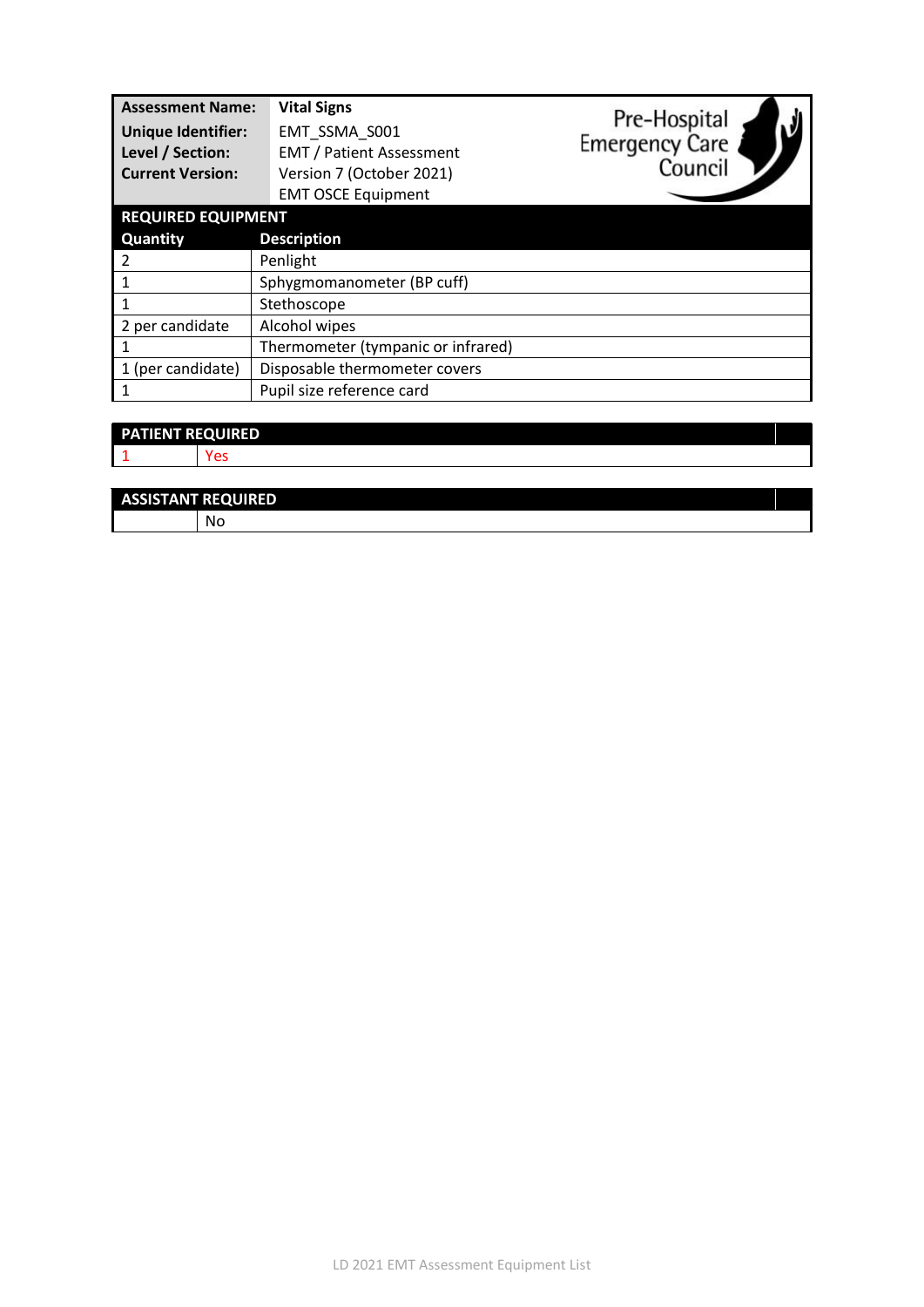| <b>Assessment Name:</b><br><b>Unique Identifier:</b><br>Level / Section:<br><b>Current Version:</b><br><b>REQUIRED EQUIPMENT</b> | <b>Altered Level of Consciousness (ALOC)</b><br>EMT ALOCA S001<br><b>EMT / Medical Emergencies</b><br>Version 7 (October 2021)<br><b>EMT OSCE Equipment</b> | Pre-Hospital<br><b>Emergency Care</b><br>Council |
|----------------------------------------------------------------------------------------------------------------------------------|-------------------------------------------------------------------------------------------------------------------------------------------------------------|--------------------------------------------------|
| <b>Quantity</b>                                                                                                                  | <b>Description</b>                                                                                                                                          |                                                  |
|                                                                                                                                  | ECG monitor (AED) (per TI)                                                                                                                                  |                                                  |
| 4 per candidate                                                                                                                  | <b>ECG monitor electrodes</b>                                                                                                                               |                                                  |
|                                                                                                                                  | Glucometer Test kit (TI)                                                                                                                                    |                                                  |
|                                                                                                                                  | Glucose test strips (per TI)                                                                                                                                |                                                  |
|                                                                                                                                  | Pulse Oximeter (per TI)                                                                                                                                     |                                                  |
| 1                                                                                                                                | Pen light                                                                                                                                                   |                                                  |
|                                                                                                                                  | Thermometer                                                                                                                                                 |                                                  |

| <b>PATIENT REQUIRED</b> |        |
|-------------------------|--------|
|                         | $\sim$ |
|                         |        |

| <b>ASSISTANT REQUIRED</b> |  |  |  |
|---------------------------|--|--|--|
| 'NC                       |  |  |  |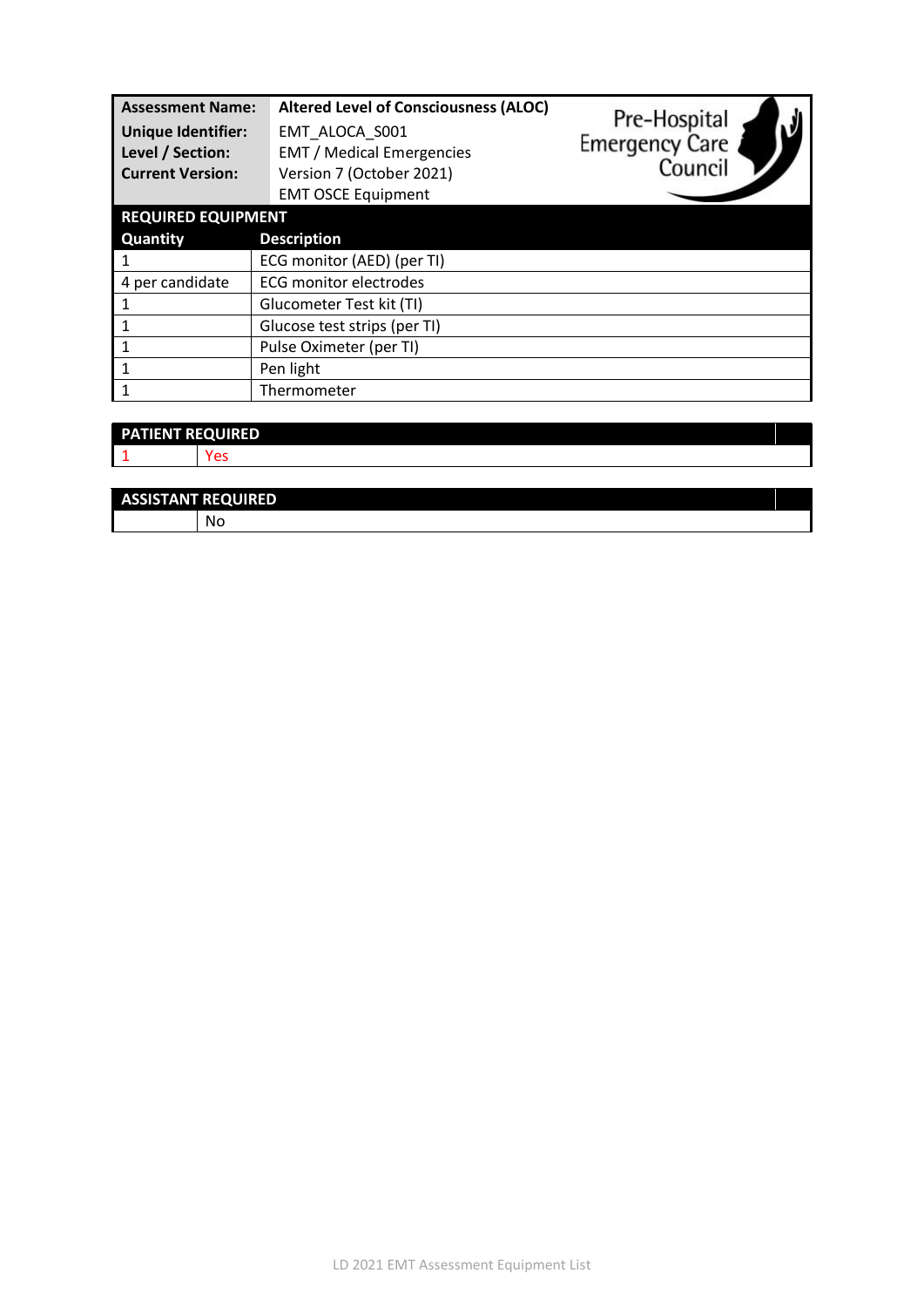| <b>Assessment Name:</b> | <b>Cardiac Chest Pain / Pharmacology</b> |
|-------------------------|------------------------------------------|
| Unique Identifier:      | EMT CCPACS S001                          |
| Level / Section:        | <b>EMT</b> / Medical Emergencies         |
| <b>Current Version:</b> | Version 7 (October 2021)                 |
|                         | <b>EMT OSCE Equipment</b>                |



Pre-Hospital

Emergency Care

V

# **PATIENT REQUIRED** 1 Yes **ASSISTANT REQUIRED** No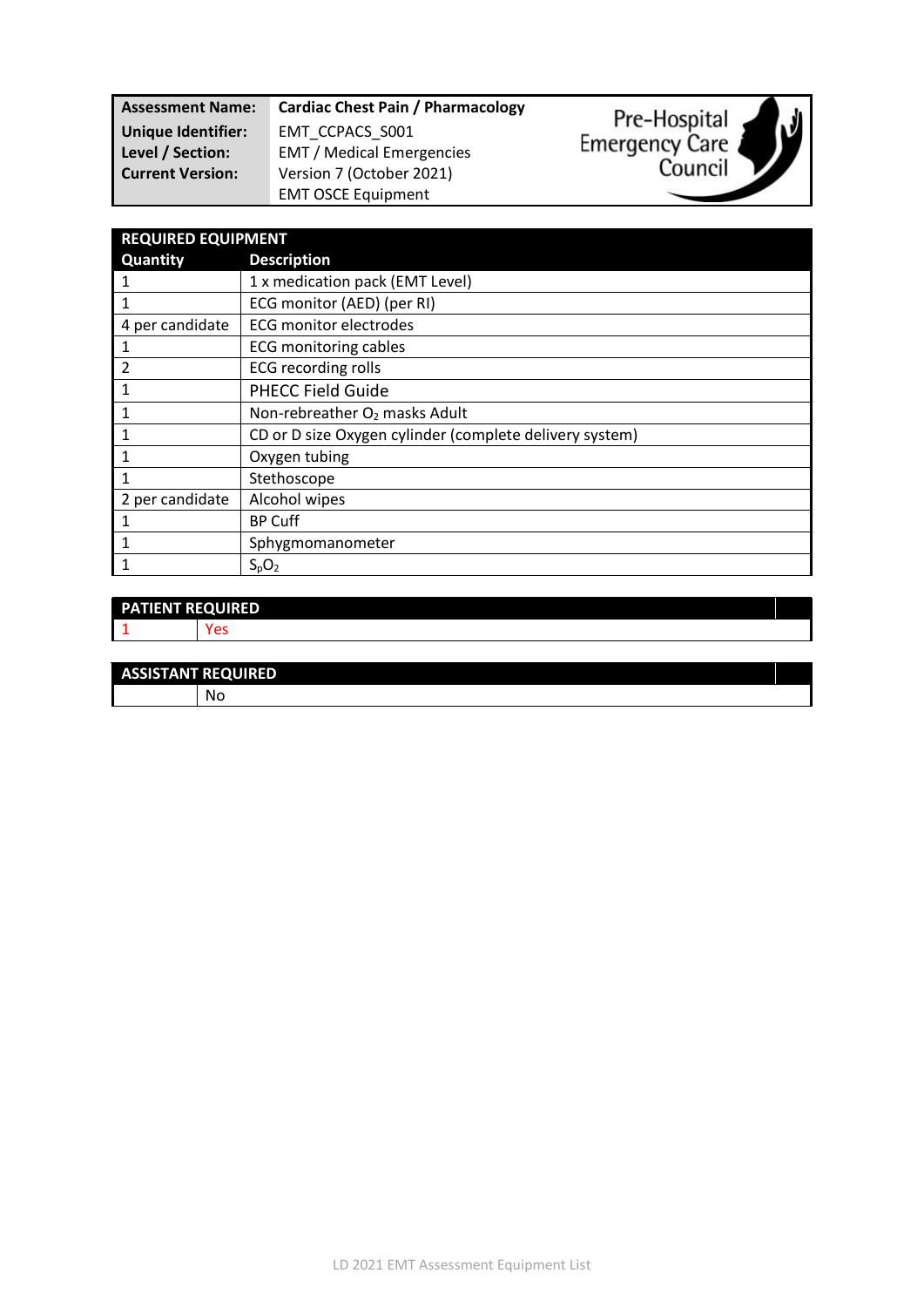| <b>Assessment Name:</b>   |                                              | <b>Rhythm recognition</b>        | Pre-Hospital          |
|---------------------------|----------------------------------------------|----------------------------------|-----------------------|
| <b>Unique Identifier:</b> |                                              | EMT BLSA S001                    | <b>Emergency Care</b> |
| Level / Section:          |                                              | <b>EMT</b> / Medical Emergencies |                       |
| <b>Current Version:</b>   |                                              | Version 7 (October 2021)         | Council               |
|                           |                                              | <b>EMT OSCE Equipment</b>        |                       |
| <b>REQUIRED EQUIPMENT</b> |                                              |                                  |                       |
| <b>Quantity</b>           | <b>Description</b>                           |                                  |                       |
|                           | ECG rhythm generator as per institution      |                                  |                       |
|                           | Screen or projection unit for rhythm display |                                  |                       |
|                           | A4 Pad (paper)                               |                                  |                       |
| $\overline{2}$            | Ball point pen                               |                                  |                       |
| 6                         | ECG paper roll                               |                                  |                       |
|                           |                                              | ECG rhythm strip charts          |                       |
|                           |                                              |                                  |                       |

| <b>PATIENT REQUIRED</b> |    |  |
|-------------------------|----|--|
|                         | No |  |
|                         |    |  |

| <b>ASSISTANT REQUIRED</b> |  |  |  |  |
|---------------------------|--|--|--|--|
|                           |  |  |  |  |
|                           |  |  |  |  |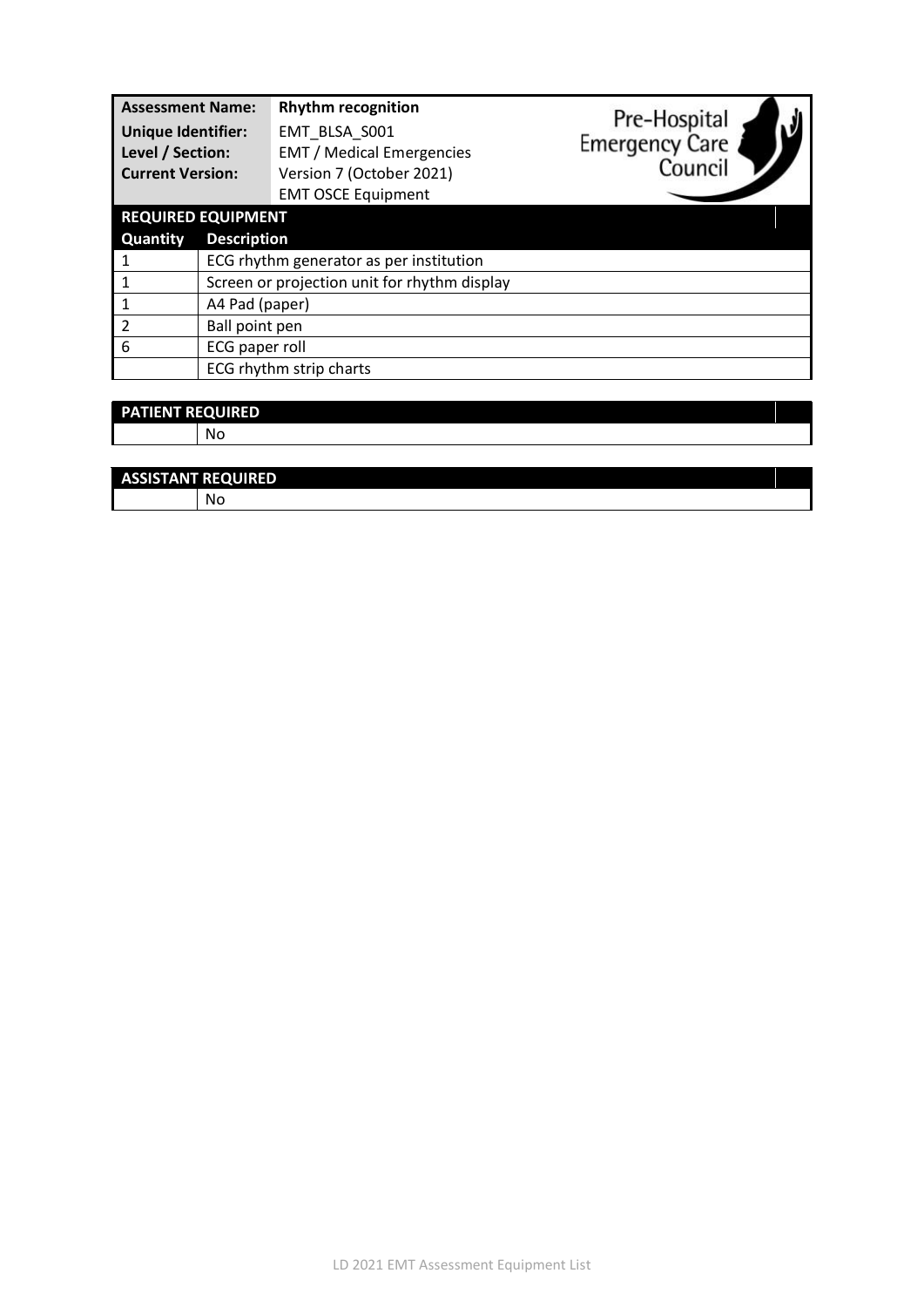| <b>Assessment Name:</b>   | <b>ECG Monitoring and Recognition</b> | Pre-Hospital          |
|---------------------------|---------------------------------------|-----------------------|
| <b>Unique Identifier:</b> | EMT BLSA S002                         |                       |
| Level / Section:          | <b>EMT</b> / Medical Emergencies      | <b>Emergency Care</b> |
| <b>Current Version:</b>   | Version 7 (October 2021)              | Council               |
|                           | <b>EMT OSCE Equipment</b>             |                       |

y

| <b>REQUIRED EQUIPMENT</b> |                                  |  |
|---------------------------|----------------------------------|--|
| <b>Quantity</b>           | <b>Description</b>               |  |
|                           | ECG machine as per institution   |  |
| 6 per candidate           | <b>ECG monitoring electrodes</b> |  |
|                           | A4 Pad (paper)                   |  |
|                           | Ball point pen                   |  |
| 6                         | ECG paper roll                   |  |

| <b>PATIENT REQUIRED</b> |     |
|-------------------------|-----|
|                         | Yes |
|                         |     |
| ----------------        |     |

| <b>ASSISTANT REQUIRED</b> |    |
|---------------------------|----|
|                           | Nс |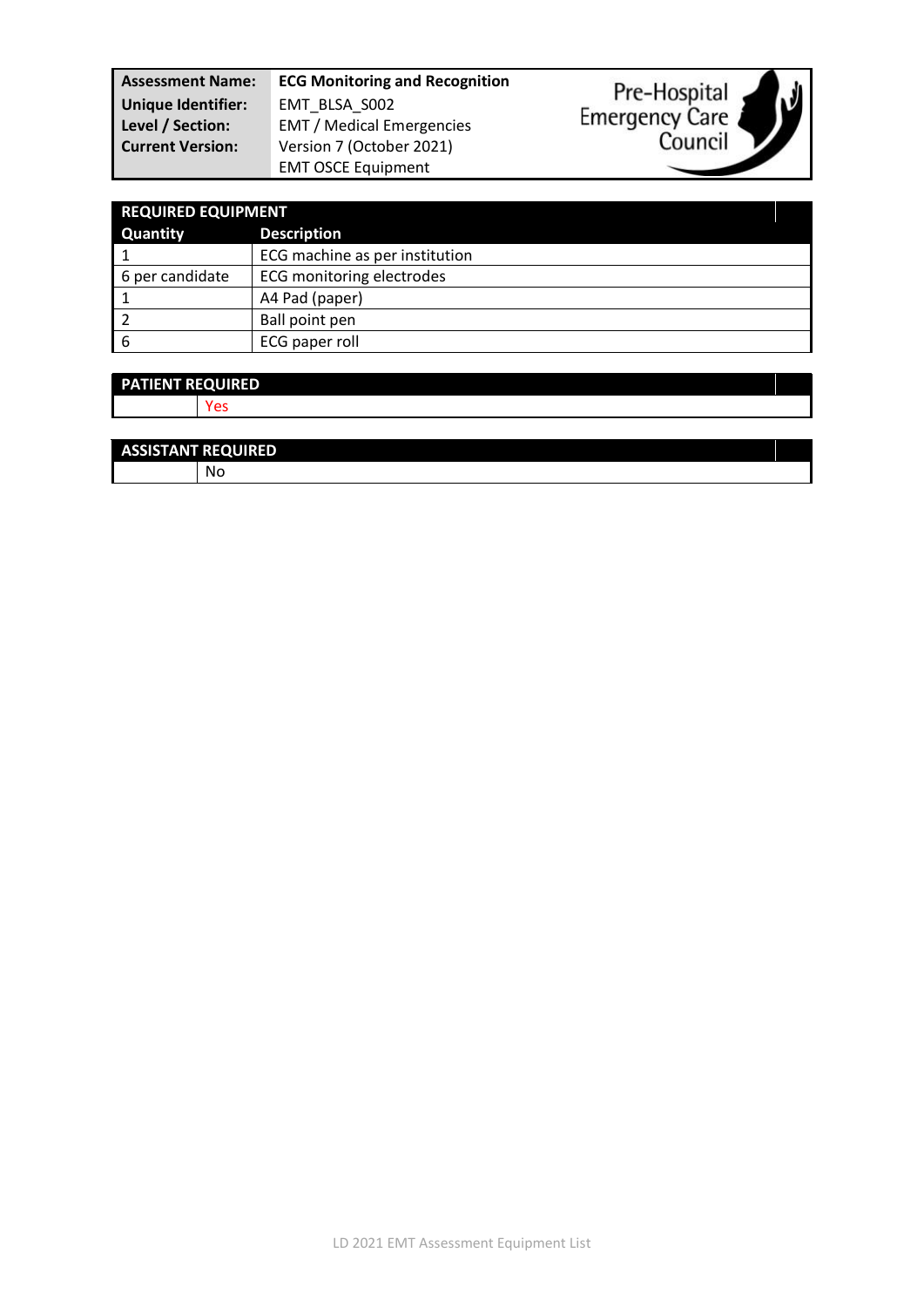| <b>Assessment Name:</b> | Limb Fracture             | Pre-Hospital   |  |
|-------------------------|---------------------------|----------------|--|
| Unique Identifier:      | EMT LFA S001              |                |  |
| Level / Section:        | EMT / Trauma              | Emergency Care |  |
| <b>Current Version:</b> | Version 7 (October 2021)  | Council        |  |
|                         | <b>EMT OSCE Equipment</b> |                |  |
|                         |                           |                |  |

| <b>REQUIRED EQUIPMENT</b> |                                                  |  |
|---------------------------|--------------------------------------------------|--|
| Quantity                  | <b>Description</b>                               |  |
|                           | Common splint set                                |  |
|                           | Crepe bandages (7.5 cm)                          |  |
|                           | Full set of Frac straps                          |  |
|                           | Frac immobiliser, box splint leg, box splint arm |  |
|                           | Large dressings                                  |  |
| 6                         | <b>Triangular bandages</b>                       |  |
|                           | Vacuum splint set                                |  |

| <b>PATIENT REQUIRED</b> |  |
|-------------------------|--|
| - 4                     |  |
|                         |  |

| <b>ASSISTANT REQUIRED</b> |  |
|---------------------------|--|
|                           |  |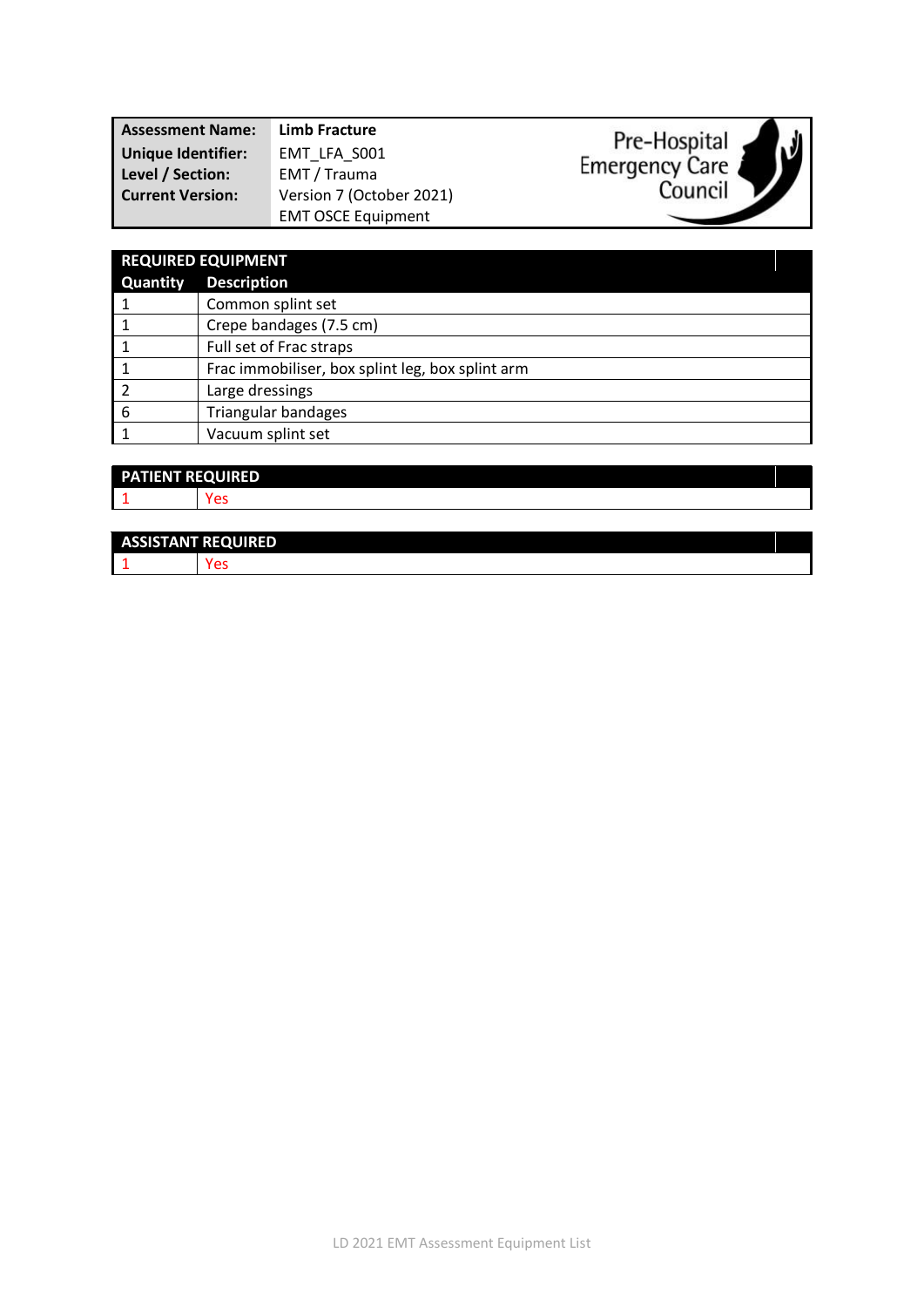| <b>Assessment Name:</b>                       | <b>Helmet Removal / Cervical Collar</b> | Pre-Hospital                        |
|-----------------------------------------------|-----------------------------------------|-------------------------------------|
| <b>Unique Identifier:</b><br>Level / Section: | EMT SIA S001<br>EMT / Trauma            | $\sqrt{ }$<br><b>Emergency Care</b> |
| <b>Current Version:</b>                       | Version 7 (October 2021)                | Council                             |
|                                               | <b>EMT OSCE Equipment</b>               |                                     |

| <b>REQUIRED EQUIPMENT</b> |                                     |
|---------------------------|-------------------------------------|
| <b>Quantity</b>           | <b>Description</b>                  |
|                           | Cervical collar set (1 x RI)        |
|                           | Motorbike helmet (full face)        |
|                           | Selection Cervical collars (per RI) |
|                           | <b>Blanket</b>                      |
|                           | Selection of padding                |

| <b>PATIENT REQUIRED</b> |  |
|-------------------------|--|
|                         |  |
|                         |  |

| <b>ASSISTANT REQUIRED</b> |  |  |
|---------------------------|--|--|
|                           |  |  |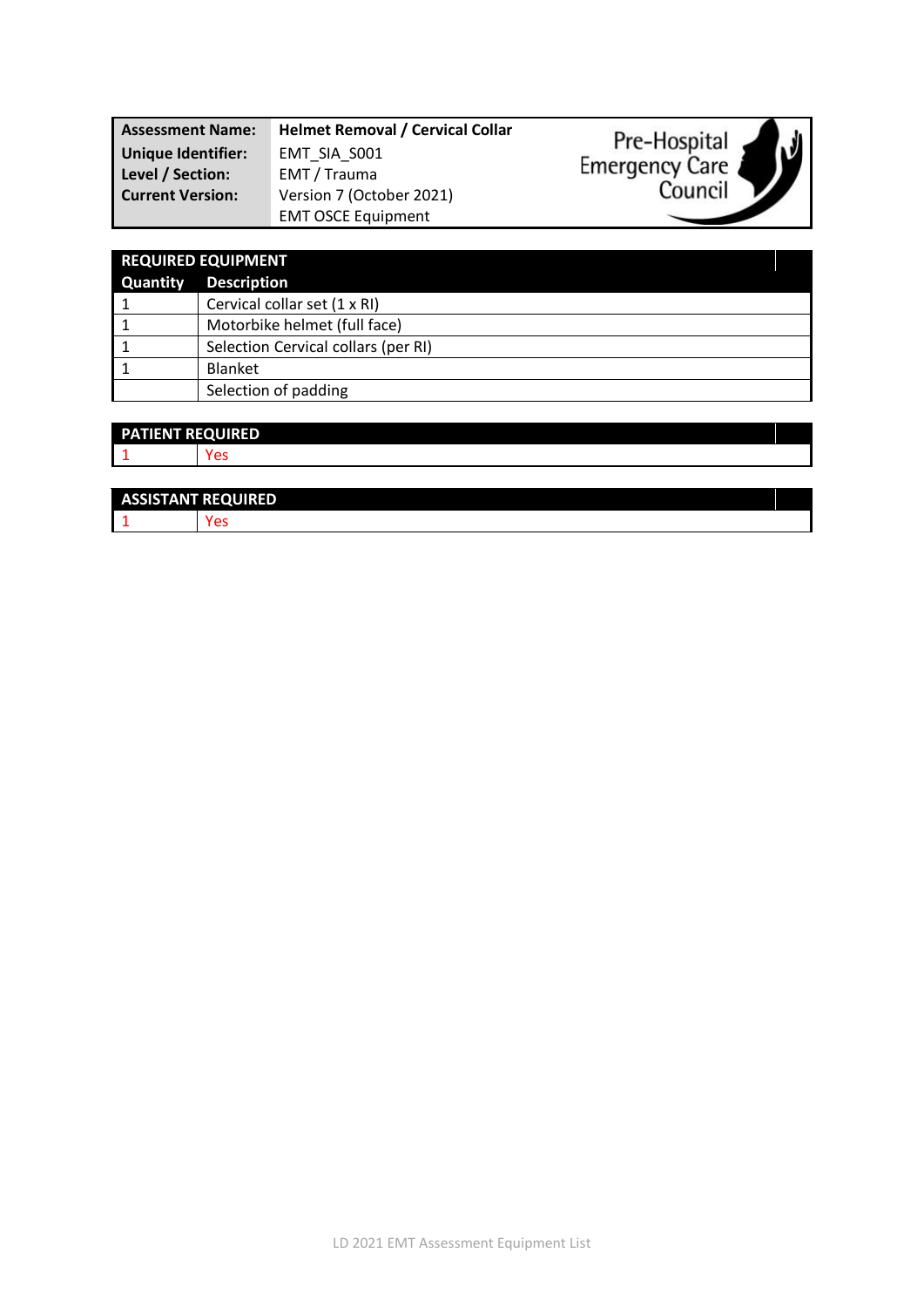| <b>Assessment Name:</b>   | <b>Stridor - Paediatric</b>         | Pre-Hospital   |
|---------------------------|-------------------------------------|----------------|
| <b>Unique Identifier:</b> | EMT SP S001                         | ハリ             |
| Level / Section:          | <b>EMT</b> / Paediatric Emergencies | Emergency Care |
| <b>Current Version:</b>   | Version 7 (October 2021)            | Council        |
|                           | <b>EMT OSCE Equipment</b>           |                |

| <b>REQUIRED EQUIPMENT</b> |                                                                                   |  |
|---------------------------|-----------------------------------------------------------------------------------|--|
| <b>Quantity</b>           | <b>Description</b>                                                                |  |
|                           | Airway kit / bag                                                                  |  |
|                           | CD or D size Oxygen cylinder (complete delivery system) full                      |  |
|                           | SpO <sub>2</sub> device (As per institution)                                      |  |
|                           | <b>ECG Monitor</b>                                                                |  |
| 4                         | Monitoring dots per patient                                                       |  |
| 6                         | Nebuliser mask child                                                              |  |
|                           | Water for injection vial (10mL) or sterile water or Nacl 0.9% vials per candidate |  |
|                           | Thermometer                                                                       |  |

| <b>PATIENT REQUIRED</b> |               |
|-------------------------|---------------|
|                         | child manikin |
|                         |               |

#### **ASSISTANT REQUIRED** No

EMT\_SP\_S001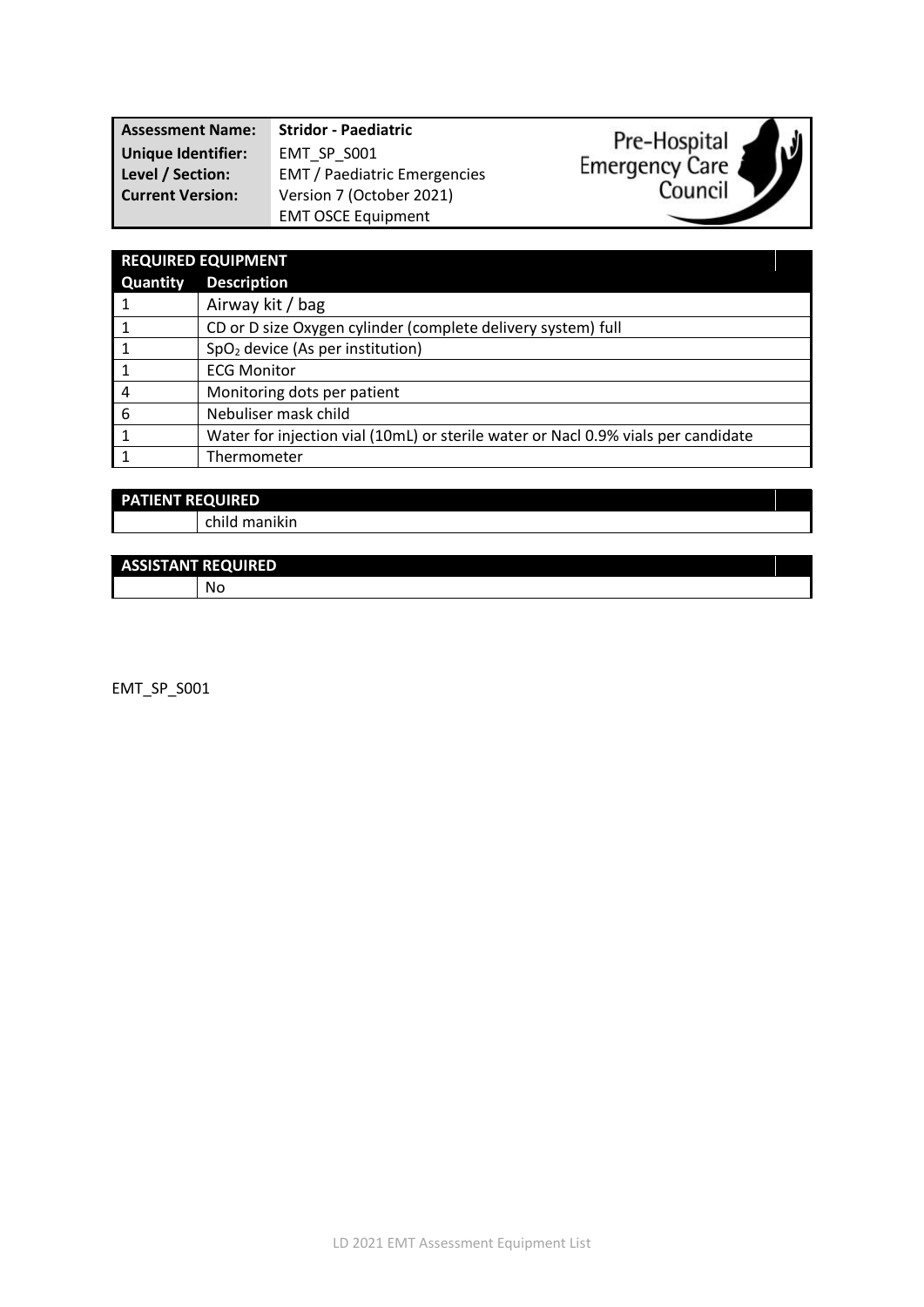| <b>Assessment Name:</b>   | Radio Messages / Phonetic Alphabet | Pre-Hospital          |
|---------------------------|------------------------------------|-----------------------|
| <b>Unique Identifier:</b> | EMT MEPPOS S001                    |                       |
| Level / Section:          | EMT / Pre-Hospital Emergency Care  | <b>Emergency Care</b> |
|                           | <b>Operations</b>                  | Council               |
| <b>Current Version:</b>   | Version 7 (October 2021)           |                       |
|                           | <b>EMT OSCE Equipment</b>          |                       |

| <b>REQUIRED EQUIPMENT</b> |                                                  |  |
|---------------------------|--------------------------------------------------|--|
| <b>Quantity</b>           | <b>Description</b>                               |  |
|                           | A4 Pad (paper)                                   |  |
|                           | Ball point pen                                   |  |
| 1 per candidate           | <b>Patient Care Report</b>                       |  |
|                           | Laminated sheets with scenarios                  |  |
|                           | Laminated sheet with words for phonetic alphabet |  |

| <b>PATIENT REQUIRED</b> |    |  |
|-------------------------|----|--|
|                         | No |  |
|                         |    |  |

| <b>ASSISTANT REQUIRED</b> |
|---------------------------|
| NC.                       |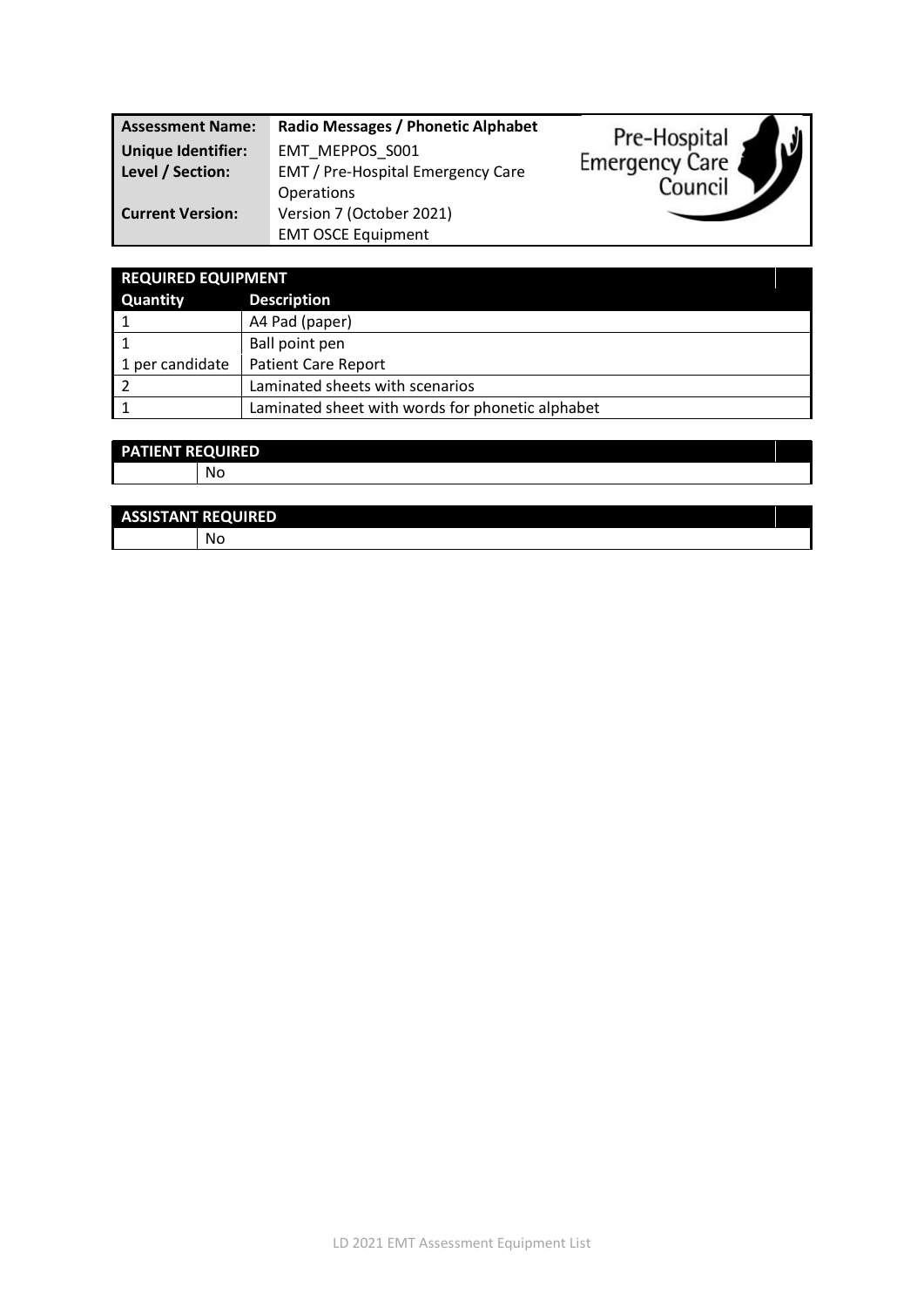| <b>Assessment Name:</b>   | <b>Triage Sieve</b>               | ار .                  |
|---------------------------|-----------------------------------|-----------------------|
| <b>Unique Identifier:</b> | EMT TS S001                       | Pre-Hospital          |
| Level / Section:          | EMT / Pre-Hospital Emergency Care | <b>Emergency Care</b> |
|                           | <b>Operations</b>                 | Council               |
| <b>Current Version:</b>   | Version 7 (October 2021)          |                       |
|                           | <b>EMT OSCE Equipment</b>         |                       |

| <b>REQUIRED EQUIPMENT</b> |                                    |  |
|---------------------------|------------------------------------|--|
| Quantity                  | <b>Description</b>                 |  |
|                           | <b>Blankets</b>                    |  |
|                           | Moulage kit                        |  |
|                           | Patient clothing with velcro seams |  |
| 8                         | Triage labels (as per RI)          |  |
|                           | A4 - Notepad                       |  |
|                           | Ball point pen                     |  |
|                           | Handheld radio                     |  |

| <b>PATIENT REQUIRED</b>  |  |
|--------------------------|--|
| $\overline{\phantom{a}}$ |  |

| <b>ASSISTANT REQUIRED</b> |      |
|---------------------------|------|
|                           | - Nu |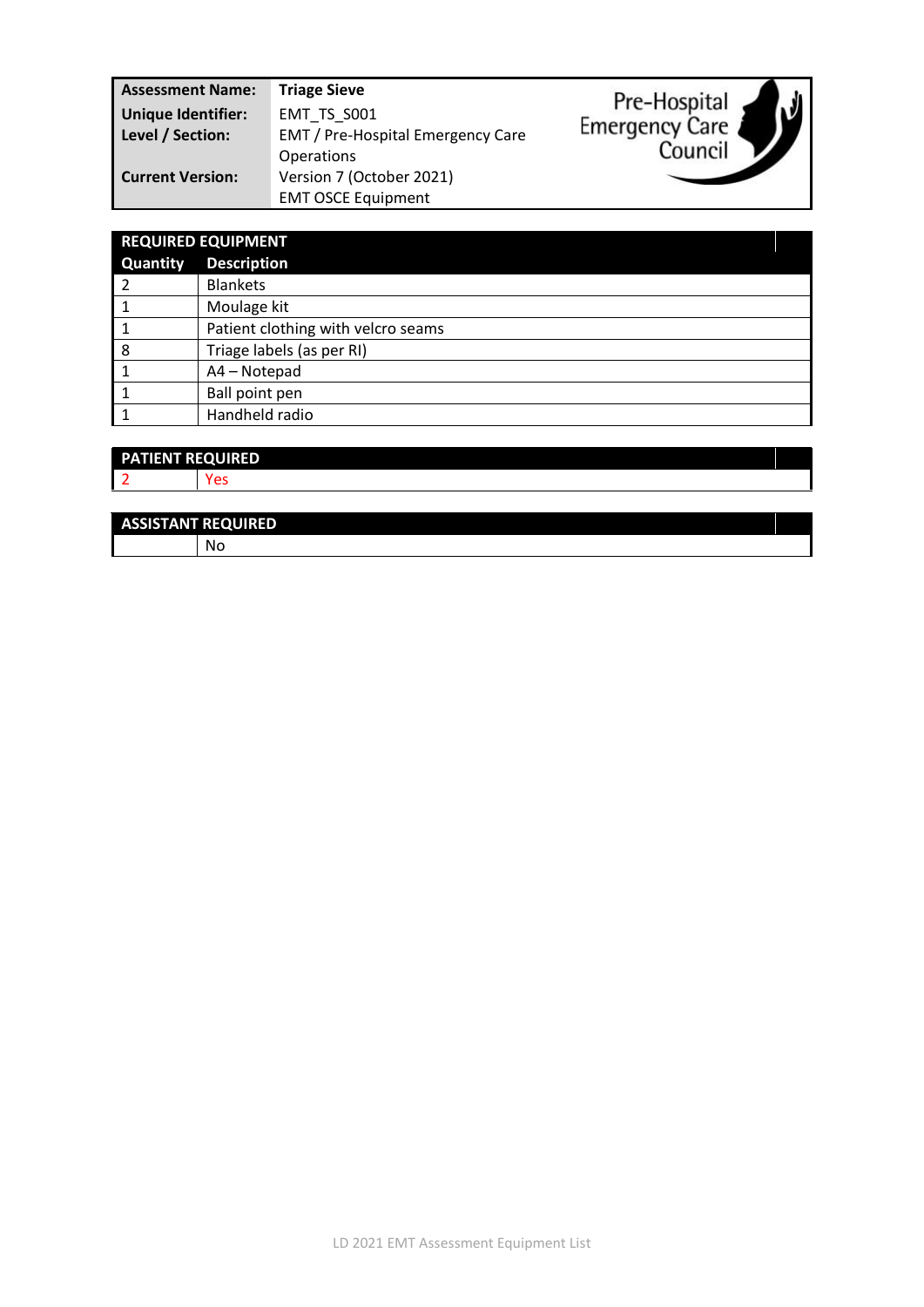| <b>Assessment Name:</b>   | Healthcare risk waste management,<br>glove removal, disposal and hand<br>washing | Pre-Hospital<br><b>Emergency Care</b> |
|---------------------------|----------------------------------------------------------------------------------|---------------------------------------|
| <b>Unique Identifier:</b> | EMT PSMA S001                                                                    | Council                               |
| Level / Section:          | <b>EMT / Clinical Procedures</b>                                                 |                                       |
| <b>Current Version:</b>   | Version 7 (October 2021)                                                         |                                       |
|                           | <b>EMT OSCE Equipment</b>                                                        |                                       |

| <b>REQUIRED EQUIPMENT</b> |                                                                              |  |
|---------------------------|------------------------------------------------------------------------------|--|
| Quantity                  | <b>Description</b>                                                           |  |
| 1 kit                     | Appropriate disinfectant/cleaning product                                    |  |
| 1                         | Healthcare risk waste management bag                                         |  |
| $\mathbf{1}$              | Healthcare risk waste management bin                                         |  |
| 1 box (small)             | Disposable medical examination gloves                                        |  |
| 1 box (med)               | Disposable medical examination gloves                                        |  |
| 1 box (large)             | Disposable medical examination gloves                                        |  |
| 1                         | Sharps box                                                                   |  |
| 3                         | Exposed sharps (drawn up needles)                                            |  |
| 3                         | Packaging from dressings etc.                                                |  |
| $\mathbf{1}$              | Hands free Household waste bin                                               |  |
| $\mathbf{1}$              | Alcohol hand rub                                                             |  |
| 1                         | Soap dispenser                                                               |  |
| 1                         | Paper towel dispenser                                                        |  |
| 1                         | Examination area to have appropriate hand washing facilities with hands free |  |
|                           | mixer tap (if possible)                                                      |  |
| $\mathbf{1}$              | Roll of paper towels                                                         |  |
| $\overline{2}$            | Selection of "soiled" bandages / dressings                                   |  |
| 1                         | Fake blood for dressings                                                     |  |
| 1                         | 10 mL syringe                                                                |  |

# **PATIENT REQUIRED**

No

#### **ASSISTANT REQUIRED**

No

EMT\_PSMA\_S001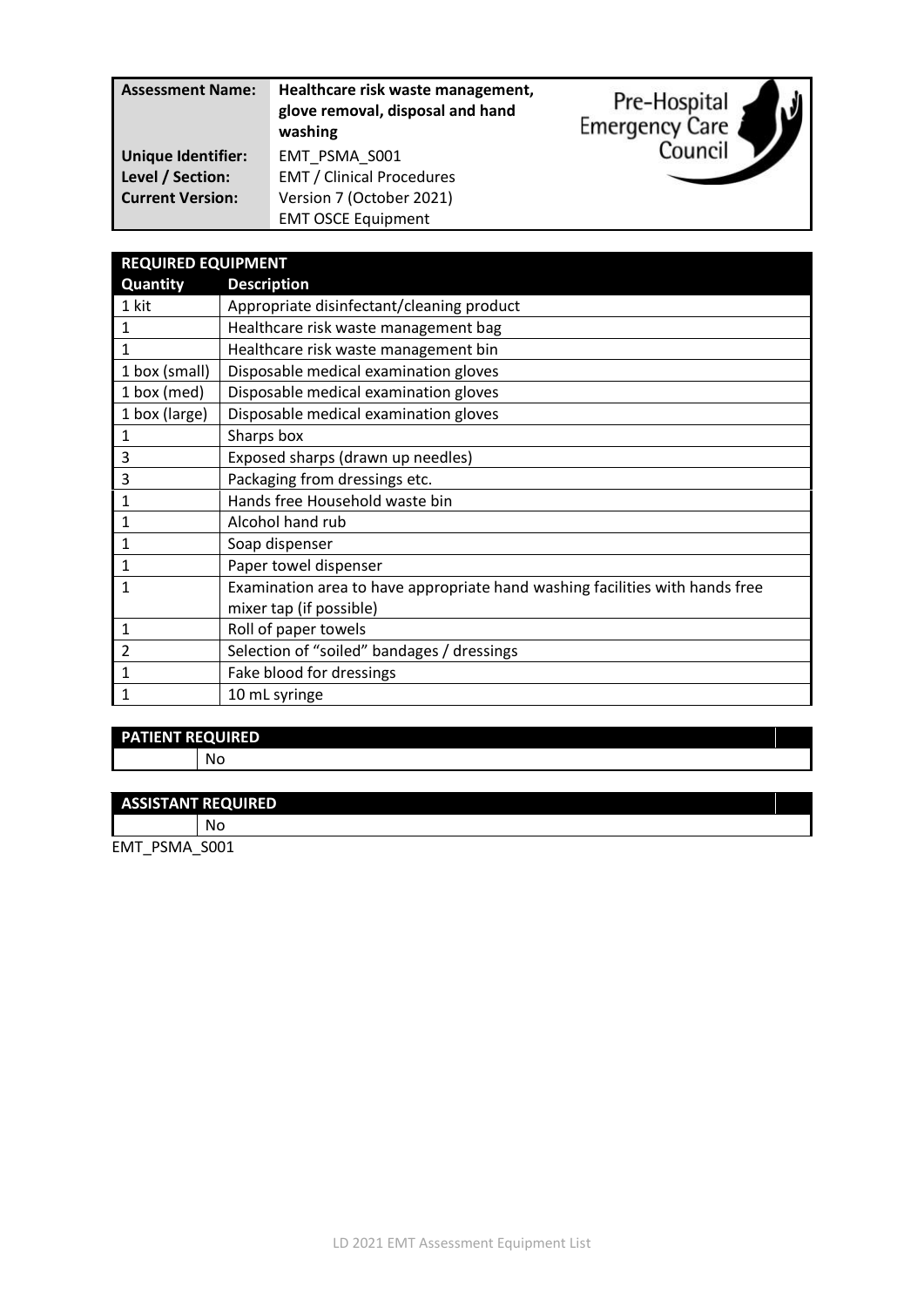| <b>Assessment Name:</b>   | <b>Pharmacology Selection</b>    |
|---------------------------|----------------------------------|
| <b>Unique Identifier:</b> | EMT CPG S001                     |
| Level / Section:          | <b>EMT / Clinical Procedures</b> |
| <b>Current Version:</b>   | Version 7 (October 2021)         |
|                           | <b>EMT OSCE Equipment</b>        |





| <b>REQUIRED EQUIPMENT</b> |                                             |
|---------------------------|---------------------------------------------|
| Quantity                  | <b>Description</b>                          |
| 1                         | Contaminated waste bin                      |
| $\mathbf{1}$              | Household waste bin                         |
| 1                         | Sharps container                            |
| 1                         | Injection site simulator- IM Arm            |
| 2                         | Medication pack                             |
| 1                         | 1 ml Syringe                                |
| 1                         | 2.5ml Syringe                               |
| 1                         | 10ml Syringe                                |
| 1                         | Plasters                                    |
| 1                         | CD or D size Oxygen cylinder administration |
| 1                         | Entonox unit                                |
| 1                         | <b>MAD</b>                                  |
| $\mathbf{1}$              | Nebuliser mask (adult and Paed)             |
| 1 (per Candidate)         | <b>Medication section of PCR</b>            |
| 1                         | <b>Field Guide</b>                          |
| <b>PATIENT REQUIRED</b>   |                                             |
| Yes                       |                                             |

| <b>ASSISTANT REQUIRED</b> |   |  |  |
|---------------------------|---|--|--|
|                           | N |  |  |
|                           |   |  |  |